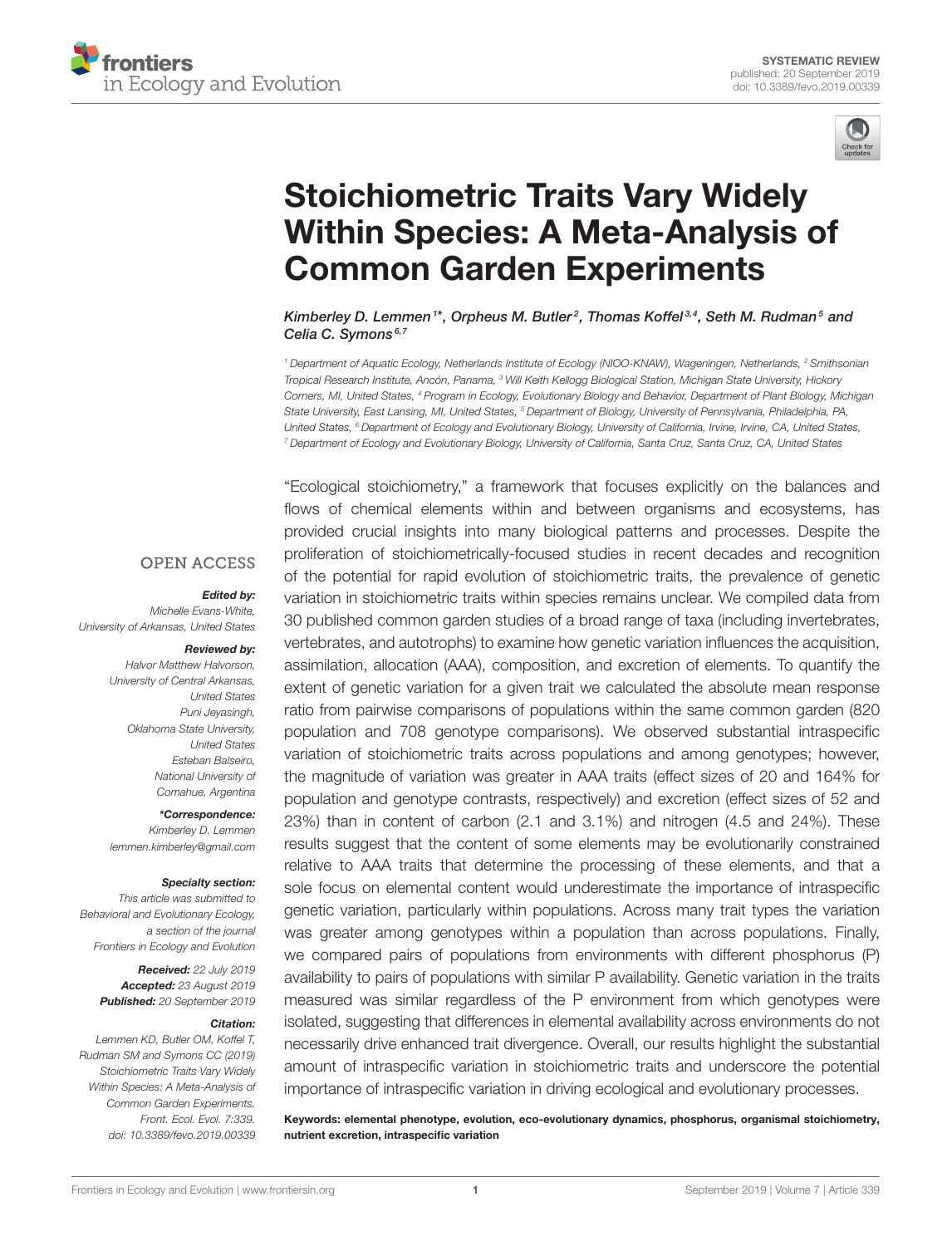# INTRODUCTION

Ecological stoichiometry (ES) is a scientific framework that views living systems as composite chemical reactions which, like all physical processes, are governed by the law of mass balance [\(Sterner and Elser, 2002;](#page-13-0) [Sterner et al., 2015\)](#page-13-1). In doing so, ES focuses explicitly on the balance and flow of elements and energy within and between organisms and ecosystems. The ES framework has applicability across a wide range of disciplines, from astrobiology to cancer research [\(Elser, 2003;](#page-12-0) [Elser et al.,](#page-12-1) [2007\)](#page-12-1), and can be applied across multiple levels of biological organization and across taxa. It has also been argued that explicit consideration of an organism's "stoichiometric traits" (i.e., elemental contents and traits that influence the flux of elements between an organism and its environment) is a natural and convenient way to investigate the complex interplay between ecology and evolution [\(Kay et al., 2005\)](#page-13-2). This is because elements can be traced through space and time, such that genetic variation in stoichiometric traits can be linked mechanistically to variation in environmental elemental availability [\(Matthews et al., 2011;](#page-13-3) [Leal et al., 2017b\)](#page-13-4).

Despite the apparent potential for stoichiometric traits to link ecology and evolution, there remain some fundamental gaps in our understanding of the genetic basis of variation in stoichiometric traits. In particular, while the composition, acquisition (A), assimilation (A), allocation (A), and excretion (E) of elements (hereafter referred to as "elemental composition" and "AAA," or "AAAE") are regarded as the defining traits of the stoichiometric phenotype [\(Jeyasingh et al., 2014\)](#page-12-2), it remains unclear how and to what extent genetic factors actually contribute to their variation within and between natural populations of conspecific organisms. Heritable trait variation is central to evolutionary processes, and high levels of intraspecific genetic trait variation within populations can be thought of as "fuel" for adaptation [\(Barrett and Schluter, 2008\)](#page-11-0). At the same time, intraspecific genetic variation in stoichiometric traits has been identified as an important driver of variation in local ecological processes, such as leaf litter decomposition, that can scale up to affect overall ecosystem functioning (Whitham et al., [2006;](#page-14-0) [Silfver et al., 2007\)](#page-13-5). Quantification of the genetic component of intraspecific variation in stoichiometric traits can, therefore, help to identify which traits have the potential for contemporary evolution, and would represent an essential step toward the development of a stoichiometrically-explicit ecoevolutionary framework.

Intraspecific genetic variation in stoichiometric traits might emerge as a direct response to nutritionally-based or other selection pressures [\(Leal et al., 2017b\)](#page-13-4), or because the stoichiometric traits are mechanistically correlated with other physiological, life history, and morphological traits, as in the well-documented coupling between P content and individual growth rate (the Growth Rate Hypothesis or "GRH"; see [Elser et al., 2000a,](#page-12-3) [2003,](#page-12-4) [2008\)](#page-12-5). However, stoichiometric traits also exhibit considerable plasticity, i.e., variability in response to environmental parameters (i.e., [Townsend et al., 2007;](#page-14-1) [González et al., 2011\)](#page-12-6). For example, plant foliar nutrient content and resorption are often strongly correlated with soil nutrient availability [\(Schade et al., 2003;](#page-13-6) [Rejmánková,](#page-13-7) [2005\)](#page-13-7), and the elemental composition of invertebrates can be highly sensitive to the elemental composition of their diets (e.g., [Visanuvimol and Bertram, 2011;](#page-14-2) [Zhou et al., 2018\)](#page-14-3). Thus, in many prior studies that have considered intraspecific variation in stoichiometric traits, the respective genetic and environmental drivers of intraspecific variation have likely been confounded. However, as the field of ES has matured, an increasing number of studies have conducted "common garden experiments" that can be used to assess the magnitude of intraspecific genetic variation in stoichiometric traits. These experiments minimize the effects of the environmental factors by comparing genetically distinct individuals within a common "garden" environment, thus allowing for the quantification of genetic variation either within or between populations [\(Lynch and Walsh, 1998\)](#page-13-8). Synthesis of such studies could illuminate whether genetic variation is present, the relative amount of genetic variation within and across populations, which stoichiometric traits show genetic variation, and whether elemental limitation could influence evolution in nature [\(Elser, 2006;](#page-12-7) [Leal et al., 2017a;](#page-13-9) [Rudman et al., 2019\)](#page-13-10).

To determine the amount of intraspecific genetic variation in ES traits, we conducted a meta-analysis of studies that have measured ES traits on individuals reared in common gardens. These studies typically fall into two broad categories: those that compare ES traits between pairs of populations, and studies comparing ES traits of different genotypes from within a single population. From these studies we collected data on intraspecific genetic variation in ES traits, which we defined as measures of elemental content or movement, and life history data (specific growth rate, size/mass). We used these data to answer four questions about the extent of genetic variation in ES traits. (1) How much intraspecific genetic variation is present in ES traits relative to key life history traits? Here we used somatic growth rate and morphological characteristics to represent two key traits that are not explicitly stoichiometric, but have often been measured concurrently with ES traits. We predicted similar levels of genetic variation in life history traits and ES traits because all traits, at some level, have an elemental basis. (2) Do particular classes of ES traits show more genetic trait variation than others? We predicted that elemental composition would show reduced variation relative to AAAE traits, as there are well-documented constraints in elemental composition that are maintained by stoichiometric homeostasis [\(Sterner and Elser, 2002\)](#page-13-0). (3) Is the magnitude of intraspecific variation among genotypes (i.e., within a population) similar to that observed across populations? Individuals from different populations are often reproductively isolated and likely experience a more divergent environment than genotypes from a single population [\(Schluter, 2000\)](#page-13-11). As such, we predicted a greater magnitude of genetic trait variation between distinct populations than among genotypes from within a population. (4) How does the magnitude of intraspecific genetic variation differ when comparing populations from distinct and similar stoichiometric environments? As resource stoichiometry has been demonstrated to be an important selection pressure [\(Jeyasingh and Weider, 2007\)](#page-12-8), we predict that populations from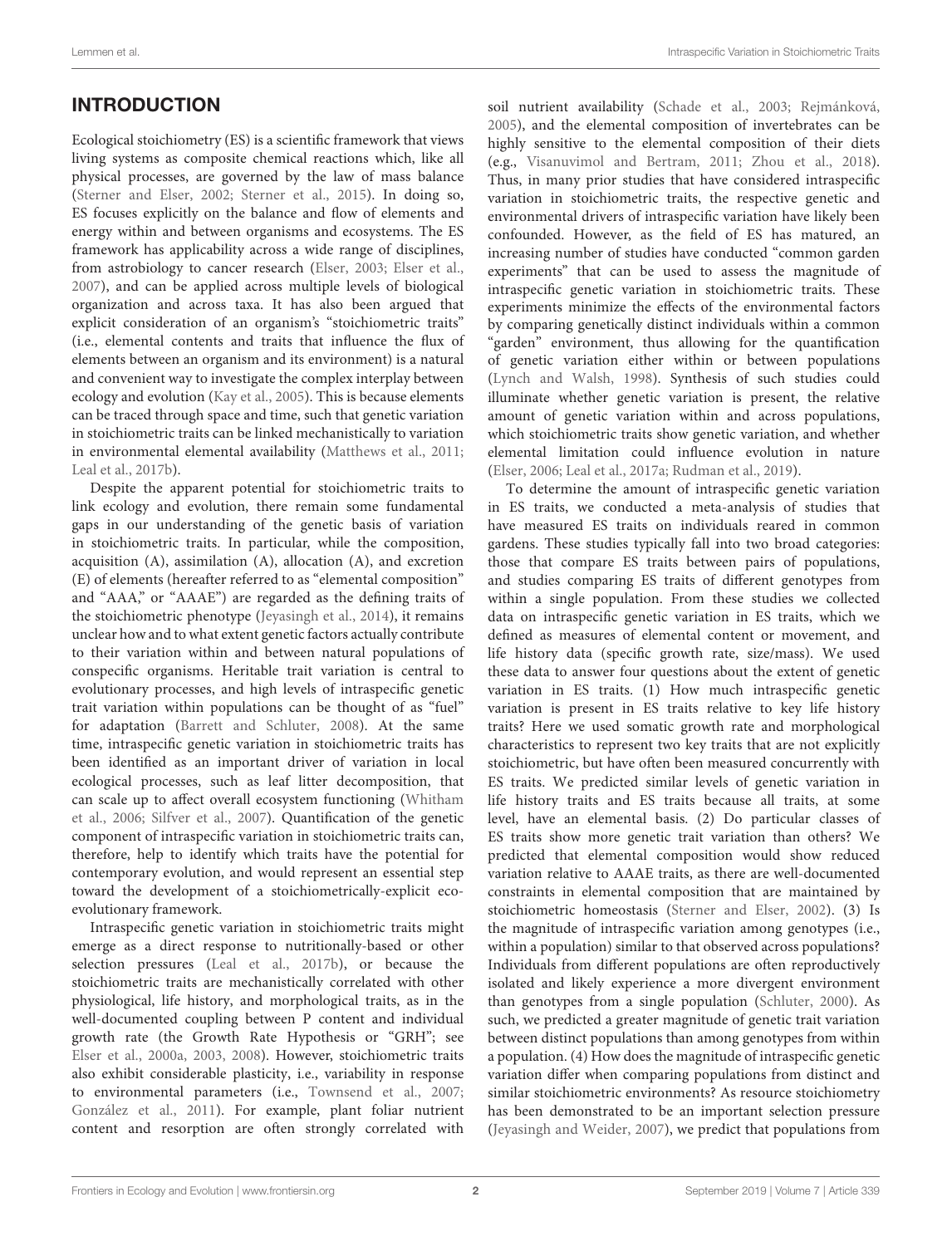distinct stoichiometric environments will show greater genetic variation than populations from similar environments.

### MATERIALS AND METHODS

#### Data Collection

We collected studies for the meta-analyses by searching the ISI Web of Science (v. 5.32) and Google Scholar databases with "title" or "abstract" search terms "('ecological stoichiometry' OR 'biological stoichiometry') AND ('intraspecific variation' OR 'evolution') AND 'common garden"'. Searches were conducted between the 15–17th of May 2019. These search terms produced 4 results in Web of Science and 197 results in Google Scholar. We screened these 201 studies for suitability based on their titles, abstracts, methods, and results. We then examined the reference lists of the seemingly-appropriate articles for additional studies that did not appear in our search results. We excluded studies that did not include data on ES traits. Thirty studies were eventually selected via this process. Importantly, this was not an exhaustive collation of the studies that might have met our criteria. This is presumably a result of our selection of search terms, which were necessarily broad in order to capture the full range of taxa, study systems, and ES traits throughout the literature without biasing our search toward particular combinations of these study foci. Thus, our collection of studies is perhaps best thought of as a large, reproducible sample of the literature with a bias toward studies conducted within the ES framework. We also note here that we explicitly excluded studies of genetic variation that was created by artificial selection (i.e., the crop and livestock literature) because the amount of genetic variation across treatments in artificial selection experiments will largely be proportional to the amount of standing variation included in the study and the strength and duration of artificial selection.

During study selection, it became clear that studies generally fell into two broad categories. Specifically, some studies reported stoichiometric trait variation within populations (i.e., variation among distinct genotypes), while others reported variation among distinct populations (i.e., variation in population trait means). We assigned each study to one of these categories (**[Table 1](#page-3-0)**), and the categories were used as fixed effects variables as part of the meta-analysis.

For each study we recorded details of location, ecosystem type, focal taxa, the purported reasons for differentiation between populations and all measured stoichiometric traits. For a given trait to be included in our analyses, it was necessary that at least two studies reported common garden data about that trait. We considered traits to be explicitly "stoichiometric" if they were part of the elemental phenotype defined by [Jeyasingh et al. \(2014\)](#page-12-2) as elemental composition, acquisition, assimilation, allocation, and excretion (CAAAE). Many organismal traits, including growth rate and body size, are often closely coupled with CAAAE traits in such ways that could justify their categorization as a "stoichiometric trait" if defined broadly. By adopting a strict definition of stoichiometric trait, we are able to qualitatively compare the intraspecific genetic variation of unambiguously stoichiometric traits with life history traits that do not explicitly involve the movement of elements.

Due to differences in how often CAAAE traits have been measured we found it necessary to subdivide or group certain traits. We considered the content of carbon (C), nitrogen (N) and phosphorus (P) and their ratios as separate traits due to the abundant reporting of elemental composition. Few studies measured acquisition, assimilation, or allocation, therefore we grouped these aspects of the elemental phenotype into a single trait category (AAA) for all elements. We also recorded somatic growth rate and measures of mass and size as "morphological traits" because they were the most commonly measured life history traits for comparison. Studies on invertebrates and vertebrates measured and reported elemental composition of whole organisms, while studies on plants used leaf tissues. In studies on plants, we included data from studies that measured either green or senesced vegetation as elemental content and data on the decomposition rate of plant material, which has modest heritability [\(Rodriguez-Cabal et al., 2017\)](#page-13-12), was included as excretion (**[Table 1](#page-3-0)**).

Means, variances, and sample sizes for traits were extracted from repositories, tables, figures, or text. Standard deviation was estimated from SE, 95% confidence intervals or quantiles using standard methods [\(Higgins and Green, 2008;](#page-12-9) [Bland, 2015\)](#page-11-1). We used DataThief III [\(Tummers, 2006\)](#page-14-4) to extract data from figures. Where data were not provided in a format suitable for our analyses, we contacted study authors via email to request the relevant data. In cases where study designs featured more than one type of common garden (e.g., [Dinh Van et al., 2013\)](#page-12-10), population contrasts within different common gardens were treated as unique observations. For example, if there were two common gardens, and population A and population B were both raised in both common gardens, then there were two population contrasts included in our meta-analysis dataset, one for each common garden.

### Effect Size Calculation

For each trait within a study, we compared the difference in genotype/population's trait values by calculating the log response ratios (LRR) for all pairwise combinations of genotypes/populations grown in the same common garden.

$$
LRR = y_i = \ln\left(\frac{\overline{Train}_1}{\overline{Train}_2}\right) \tag{1}
$$

variance LRR = 
$$
v_i = \frac{SD_1^2}{n_1 (\text{Train}_1)^2} + \frac{SD_2^2}{n_2 (\text{Train}_2)^2}
$$
 (2)

Where  $i$  is the study, Trait<sub>j</sub> is the genotype/population mean,  $SD_j$  the standard deviation and  $n_j$  is the sample size (number of replicates), with  $j = 1, 2$  corresponding to the two genotypes/populations being compared. We choose to use LRR because (i) it is dimensionless, allowing for comparison between studies with different methodologies and units, (ii) it is easily interpretable as it quantifies the proportionate change [\(Hedges et al., 1999\)](#page-12-11), and (iii) the value of the LRR is not affected by non-independent samples [\(Noble et al., 2017\)](#page-13-13). We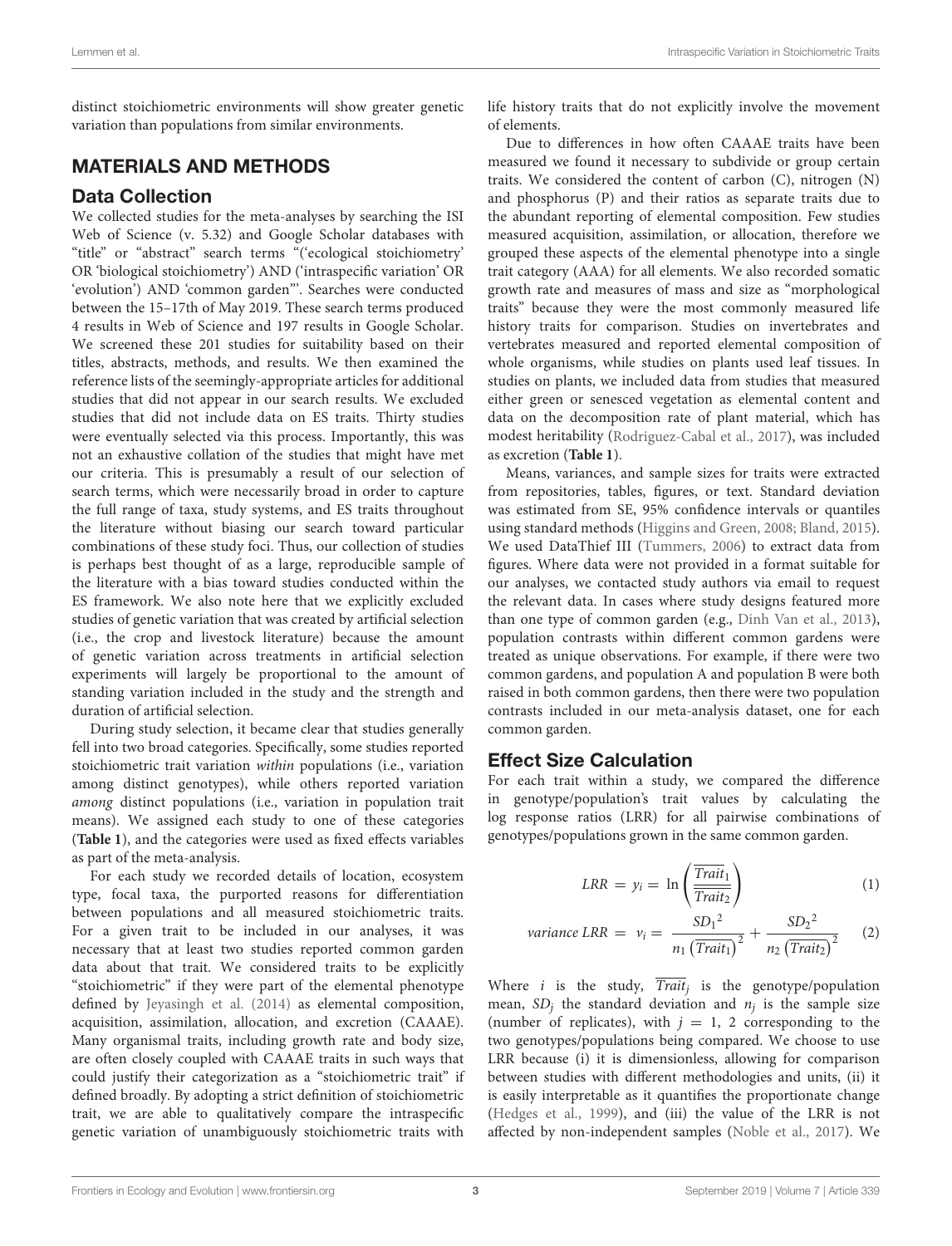<span id="page-3-0"></span>TABLE 1 | A complete list of the studies included in the meta-analysis, with information on study type-either populations ("P") or genotypes ("G"); the number of populations/genotypes ("# Pop/Geno"), the type of ecosystem considered (Terrestrial, Freshwater or Marine); the coarse taxonomic group of the study organism (Plant, Invertebrate, or Vertebrate); the Latin name of the study organism; for populations, if they were from biogeochemically distinct environments (always "no" for genotypes); the number of common gardens in the experimental setup ("# CGs"); the list of traits that were measured in the study ("Measured Trait"), and; the trait category under which they were grouped in the meta-analysis ("Response Variable," with "SGR" standing for Somatic Growth Rate).

| <b>References</b>                   | <b>Study</b><br>type |              | #Pop/Geno Ecosystem Group |            | <b>Species</b>                | <b>Biochem</b><br>distinct? | #CGs           | <b>Measured trait</b>                                                                                                    | <b>Response variable</b>                                                               |
|-------------------------------------|----------------------|--------------|---------------------------|------------|-------------------------------|-----------------------------|----------------|--------------------------------------------------------------------------------------------------------------------------|----------------------------------------------------------------------------------------|
| Barbour et al. (2015)               | G                    | 26           | Terrestrial               | Plant      | Salix hookeriana No           |                             | 1              | N content<br>C content<br>C: N<br>Body length                                                                            | N content<br>C content<br>C: N<br>Morphology                                           |
| Chowdhury and Jeyasingh P<br>(2016) |                      | $\mathbf{2}$ | Freshwater                | Invert.    | Daphnia<br>pulicaria          | Yes                         | $\mathbf{2}$   | P content<br>P net incorporation                                                                                         | P content<br>AAA                                                                       |
| Chowdhury et al. (2014)             | G                    | $\mathbf{2}$ | Freshwater                | Invert.    | Daphnia                       | No                          | 2              | P retention efficiency<br>C retention efficiency<br>P excretion<br>C excretion                                           | AAA<br>Excretion                                                                       |
| Crutsinger et al. (2009)            | G                    | 12           | Terrestrial               | Plant      | Solidago<br>altissima         | No                          | 1              | N content<br>C content<br>C: N<br>Decomposition rate                                                                     | N content<br>C content<br>C: N<br>Excretion                                            |
| Crutsinger et al. (2014b)           | G                    | 5            | Terrestrial               | Plant      | Populus<br>trichocarpa        | No                          | 1              | P content<br>N content<br>C content<br>C: P<br>C: N<br>Body length                                                       | P content<br>N content<br>C content<br>C: P<br>C: N<br>Morphology                      |
| Crutsinger et al. (2014a)           | G                    | $\mathbf{2}$ | Terrestrial               | Plant      | <b>Baccharis</b><br>pilularis | No                          | 1              | C: N                                                                                                                     | C: N                                                                                   |
| Dalton et al. (2017)                | $\mathsf{P}$         | 4            | Freshwater                | Vertebrate | Poecilia<br>reticulata        | No                          | 2              | N content<br>C content<br>P content<br>C: P<br>C: N<br>N: P<br>N excretion<br>P excretion<br>N:P excretion<br><b>SGR</b> | N content<br>C content<br>P content<br>C: P<br>C: N<br>N: P<br>Excretion<br><b>SGR</b> |
| Declerck et al. (2015)              | $\mathsf{P}$         | $\mathbf{2}$ | Freshwater                | Invert.    | <b>Brachionus</b>             | Yes                         | $\overline{c}$ | C content<br>P content<br>C: P<br>Use efficiency                                                                         | C content<br>P content<br>C: P<br>AAA                                                  |
| DeMott et al. (2004)                | $\mathsf{P}$         | $\mathbf{2}$ | Freshwater                | Invert.    | Daphnia<br>dentifera          | Yes                         | 1              | P content                                                                                                                | P content                                                                              |
| Dinh Van et al. (2013)              | P                    | 3            | Freshwater                | Invert.    | Ischnura<br>elegans           | No                          | 6              | Zn content<br><b>SGR</b>                                                                                                 | Zn content<br><b>SGR</b>                                                               |
| Espeset et al. (2019)               | $\mathsf{P}$         | $\mathbf{2}$ | Terrestrial               | Invert.    | Pieris rapae                  | Yes                         | 2              | N content<br>C content<br>C: N<br>Mass                                                                                   | N content<br>C content<br>C: N<br>Morphology                                           |
| Frisch et al. (2014)                | $\mathsf{P}$         | 4            | Freshwater                | Invert.    | Daphnia<br>pulicaria          | Yes                         | $\overline{c}$ | P retention efficiency<br>P use efficiency<br><b>SGR</b>                                                                 | AAA<br>SGR                                                                             |
| Güsewell et al. (2006)              | $\mathsf{P}$         | $\mathbf{2}$ | Terrestrial               | Plant      | Solidago<br>gigantea          | No                          | 1              | N content<br>C content<br>P content<br>N mineralization<br>P mineralization<br>Decomposition rate<br>Mass                | N content<br>C content<br>P content<br>AAA<br>Excretion<br>Morphology                  |

(Continued)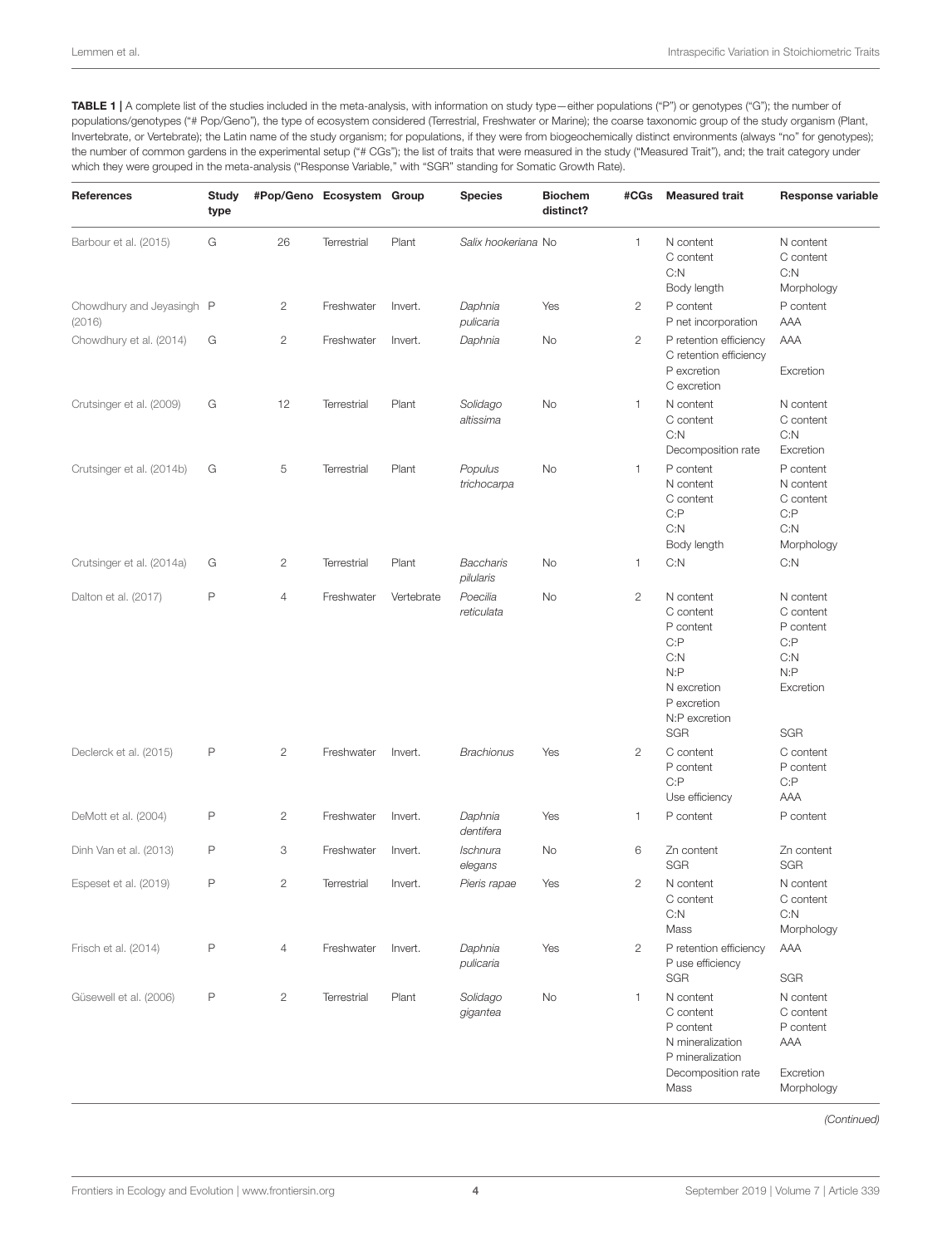#### TABLE 1 | Continued

| References                   | Study<br>type |                       | #Pop/Geno Ecosystem Group |            | <b>Species</b>            | <b>Biochem</b><br>distinct? | #CGs           | <b>Measured trait</b>                                                                                                        | Response variable                                                                      |
|------------------------------|---------------|-----------------------|---------------------------|------------|---------------------------|-----------------------------|----------------|------------------------------------------------------------------------------------------------------------------------------|----------------------------------------------------------------------------------------|
| Hughes et al. (2009)         | G             | 8                     | Marine                    | Plant      | Zostera marina            | No                          | 1              | N uptake rate<br>Mass                                                                                                        | AAA<br>Morphology                                                                      |
| Jeyasingh et al. (2009)      | G             | 6                     | Freshwater                | Invert.    | Daphnia<br>pulicaria      | No                          | $\mathbf{2}$   | C content<br>P content                                                                                                       | C content<br>P content                                                                 |
| Jeyasingh et al. (2015)      | P             | $\mathbf{2}$          | Freshwater                | Invert.    | Daphnia pulex             | No                          | $\mathbf{2}$   | P content<br>P excretion<br>P retention efficiency<br>C retention efficiency<br>P uptake rate<br>C uptake rate<br><b>SGR</b> | P content<br>Excretion<br>AAA<br><b>SGR</b>                                            |
| Johnson et al. (2009)        | G             | 39                    | Terrestrial               | Plant      | Oenothera<br>biennis      | No                          | 1              | C: N<br>Mass                                                                                                                 | C: N<br>Morphology                                                                     |
| Leal et al. (2017a)          | $\mathsf{P}$  | $\mathbf{2}$          | Freshwater                | Vertebrate | Gasterosteus<br>aculeatus | No                          | $\mathbf{1}$   | P content<br>N: P<br>P excretion<br>Condition<br>Body length                                                                 | P content<br>N: P<br>Excretion<br>Morphology                                           |
| LeRoy et al. (2007)          | G             | $\overline{4}$        | Terrestrial               | Plant      | Populus<br>backcross      | No                          | $\mathbf{1}$   | N content<br>P content<br>C: N                                                                                               | N content<br>P content<br>C: N                                                         |
| LeRoy et al. (2007)          | G             | 5                     | <b>Terrestrial</b>        | Plant      | Populus<br>F1_hybrid      | No                          | 1              | N content<br>P content<br>C: N                                                                                               | N content<br>P content<br>C: N                                                         |
| LeRoy et al. (2007)          | G             | 5                     | <b>Terrestrial</b>        | Plant      | Populus<br>fremontii      | No                          | 1              | N content<br>P content<br>C: N                                                                                               | N content<br>P content<br>C: N                                                         |
| LeRoy et al. (2007)          | G             | 5                     | Terrestrial               | Plant      | Populus<br>angustifolia   | No                          | 1.             | N content<br>P content<br>C: N                                                                                               | N content<br>P content<br>C: N                                                         |
| LeRoy et al. (2012)          | G             | 5                     | Terrestrial               | Plant      | Populus<br>tremuloides    | No                          | $\mathbf{2}$   | C content<br>N content<br>C: N                                                                                               | C content<br>N content<br>C: N                                                         |
| Liess et al. (2013)          | $\mathsf{P}$  | $\mathbf{2}$          | Freshwater                | Vertebrate | Rana temporaria No        |                             | $\mathbf{2}$   | P content<br>C content<br>N content<br>Mass<br><b>SGR</b>                                                                    | P content<br>C content<br>N content<br>Morphology<br><b>SGR</b>                        |
| Liess et al. (2015)          | $\mathsf{P}$  | $\mathbf{2}^{\prime}$ | Freshwater                | Vertebrate | Rana temporaria No        |                             | $\overline{4}$ | P excretion<br>N excretion<br>Mass<br>SGR                                                                                    | Excretion<br>Morphology<br>SGR                                                         |
| Madritch and Hunter (2005) G |               | 9                     | Terrestrial               | Plant      | Quercus laevis            | No                          | 1              | C content<br>N content<br>C: N                                                                                               | C content<br>N content<br>C: N                                                         |
| Madritch et al. (2006)       | G             | 5                     | Terrestrial               | Plant      | Populus<br>tremuloides    | No                          | $\mathbf{2}$   | C content<br>N content<br>C: N<br>Decomposition rate                                                                         | C content<br>N content<br>C: N<br>Excretion                                            |
| Moody et al. (2018)          | P             | 9                     | Freshwater                | Vertebrate | Gambusia<br>marshi        | Yes                         | $\mathbf{2}$   | N content<br>C content<br>P content<br>C: N<br>C:P<br>N: P<br>N excretion<br>P excretion<br>N:P excretion<br>Mass            | N content<br>C content<br>P content<br>C: N<br>C: P<br>N: P<br>Excretion<br>Morphology |

(Continued)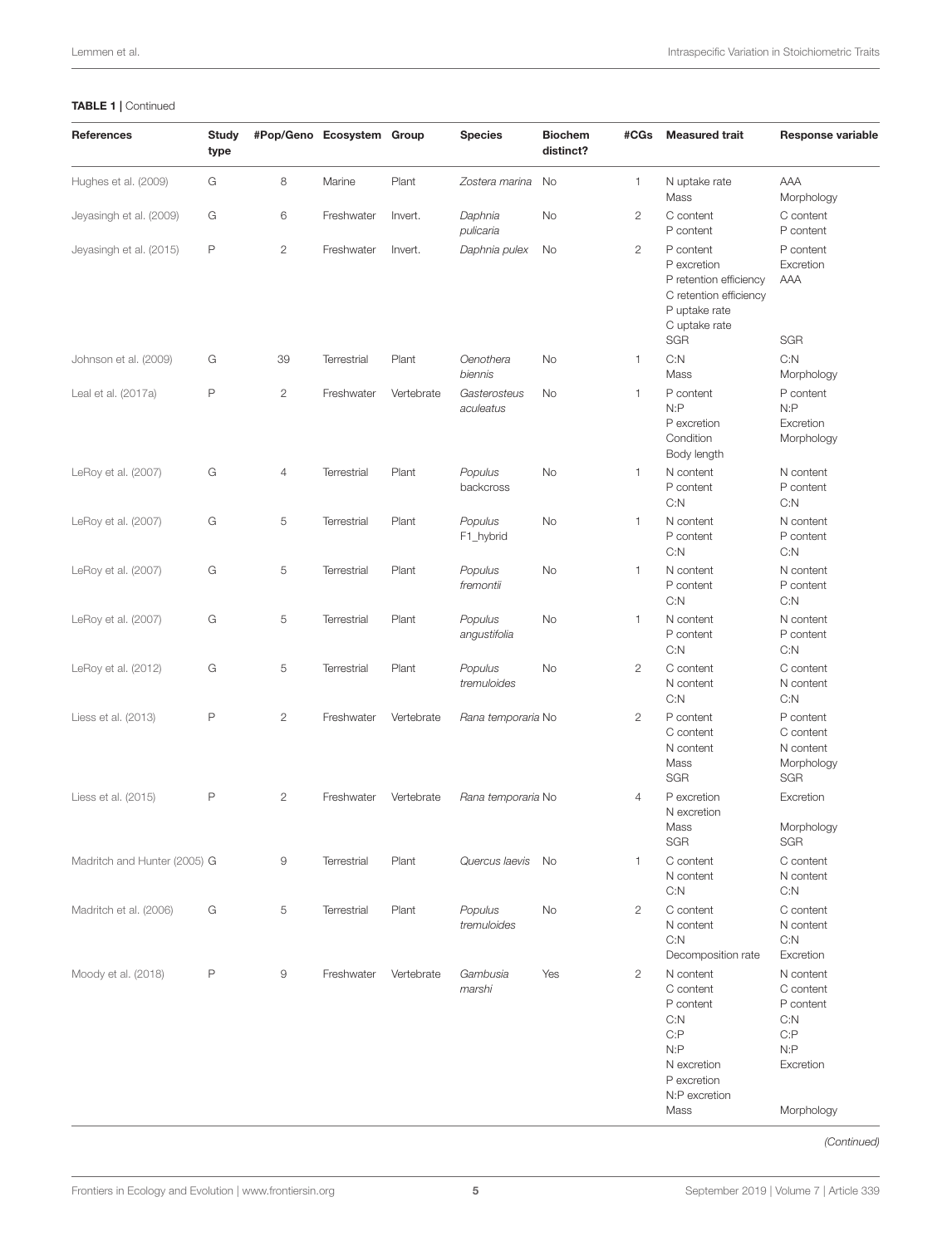| <b>References</b>      | Study<br>type |                | #Pop/Geno Ecosystem Group |            | <b>Species</b>              | <b>Biochem</b><br>distinct? | #CGs           | <b>Measured trait</b>                                                                                                                                          | Response variable              |
|------------------------|---------------|----------------|---------------------------|------------|-----------------------------|-----------------------------|----------------|----------------------------------------------------------------------------------------------------------------------------------------------------------------|--------------------------------|
| Neiman et al. (2012)   | P             | $\overline{2}$ | Freshwater                | Invert.    | Potamopyrgus<br>antipodarum | <b>No</b>                   | 2              | P content<br><b>SGR</b>                                                                                                                                        | P content<br><b>SGR</b>        |
| Prater et al. (2017)   | P             | 4              | Freshwater                | Invert.    | Daphnia<br>pulicaria        | Yes                         | 3              | P content<br>P use efficiency<br><b>SGR</b>                                                                                                                    | P content<br>AAA<br><b>SGR</b> |
| Prater et al. (2017)   | P             | 8              | Freshwater                | Invert.    | Daphnia<br>mendotae         | Yes                         | 3              | P content<br>P use efficiency<br><b>SGR</b>                                                                                                                    | P content<br>AAA<br><b>SGR</b> |
| Rudman et al. (2019)   | G             | $\overline{2}$ | Freshwater                | Vertebrate | Gasterosteus<br>aculeatus   | <b>No</b>                   | 1              | Zn content<br>P content                                                                                                                                        | Zn content<br>P content        |
| Rudman et al. (2019)   | P             | $\overline{2}$ | Freshwater                | Vertebrate | Gasterosteus<br>aculeatus   | Yes                         | $\overline{2}$ | Zn content<br>P content<br>P uptake rate                                                                                                                       | Zn content<br>P content<br>AAA |
| Sherman et al. (2017)  | G             | 10             | Freshwater                | Invert     | Daphnia<br>pulicaria        | <b>No</b>                   | $\mathbf{2}$   | P content<br>P acquisition<br>C acquisition<br>P assimilation<br>C assimilation<br>P net incorporation<br>C net incorporation<br>P retention efficiency<br>SGR | P content<br>AAA<br><b>SGR</b> |
| Trakimas et al. (2019) | P             | 3              | Terrestrial               | Invert     | Gryllus integer             | No                          | 1              | C content<br>N content<br>C: N<br>Resting metabolic rate AAA                                                                                                   | C content<br>N content<br>C: N |

#### TABLE 1 | Continued

defined  $n_i$  differently for studies comparing genotypes and those comparing populations. For genotype studies,  $n_i$  was the number of individuals measured for a given genotype. For population studies,  $n_i$  was the number of genetically distinct individuals measured for a given population. For example, in a sexually reproducing species  $n_j$  is the number of individuals measured, but in studies of cyclical parthenogens (e.g., *Daphnia*)  $n_j$  is the number of distinct clone lines measured. If it was not clearly indicated that genetically different individuals were included in the study, then  $n_i$  was recorded as 1.

In the set of studies that compared traits of different genotypes from the same population, we were not always able to use all pairwise comparisons to calculate LRRs. This group of studies often had a larger number of genotypes to be compared than studies comparing distinct populations (maximum number of genotypes compared was 39, and populations was 9), and the use of all pairwise comparisons was too computationally demanding. Instead, if a common garden measured <5 genotypes we calculated the LRR for all pairwise combinations. However, if six or more genotypes were measured (six studies), pairwise comparisons were performed for only five genotypes (min, first quartile, median, third quartile, max). With this method we took a subset of the data to be computationally reasonable and to represent the full range of trait values. We also used a conservative approach and calculated all LRRs within a common garden using the median trait value as the denominator in Equation 1 (see **[Supplementary Material](#page-11-3)**). Although the magnitude and 95% credibility interval of some mean effect estimates of these two methods differed, it did not change the interpretation of the data. In the studies that compared mean traits between populations, the maximal number of distinct populations was small enough to enable us to compute all possible pairwise comparison, even for the two studies that had more than five distinct populations.

### Global Meta-Analysis

We were interested in the magnitude, rather than the direction of, trait differences across populations and among genotypes; therefore, we analyzed the absolute values of LRRs. We used an "analyze and transform" approach derived from [Morrissey \(2016\)](#page-13-24) to account for the folded-normal distribution of absolute value effect sizes [\(Hereford et al., 2004;](#page-12-27) Kingsolver et al., [2012\)](#page-13-25). First, we implemented Bayesian meta-analytic random-effects models in R [\(R Core Team, 2016\)](#page-13-26) with the MCMCglmm package [\(Hadfield, 2010\)](#page-12-28). We ran a separate model for each trait with study type as a fixed effect to obtain separate effect sizes for distinct population and genotype studies. Each trait may have a different level of sample error due to measurement techniques and technology. We account for measurement error in our analyses in two ways. First, we weighted the effect sizes by the inverse of the sample variance. Second, we have modeled each trait separately, allowing each trait to have a different error structure. The model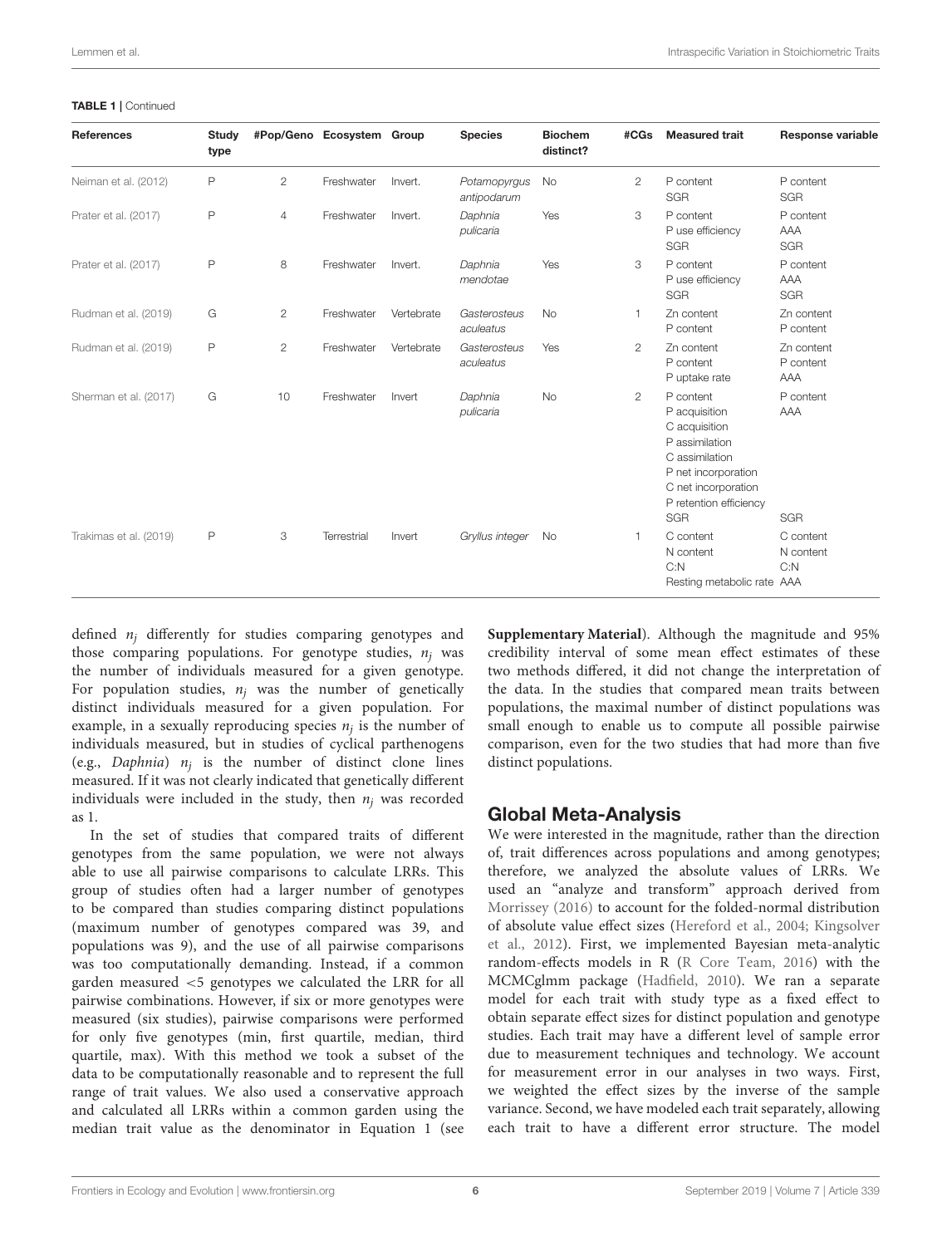structure was:

$$
\hat{y}_{ij} \sim \beta * X + study_i + cg_{j|i} + m_{ij} + e_{ij}
$$
\n
$$
m_{ij} \sim N(0, M_{ij})
$$
\n(3)

where  $y_{ii}$  is the untransformed LRR for the trait from the jth common garden  $(cg)$  which is nested in the *i*-th study;  $\beta$  is the estimate of the fixed effect; X is a dummy-coded variable representing whether the LRRs were comparing distinct populations or genotypes;  $study_i$  represents the random intercept in the *i*-th study,  $cg_{i|i}$  represents the random intercept for the *j*-th common garden in the *i*-th study, and  $e_{ij}$  represents residual error. Effect size estimates were weighted using  $m_{ii}$ , which accounts for the known sample variance associated with trait  $y_{ij}$  and the covariance structure of effect sizes through the use of matrices  $M_{ij}$ . For each common garden j, the  $M_{ij}$ matrix was constructed following [Noble et al. \(2017\)](#page-13-13) to account for within-common-garden covariance of effect sizes due to pairwise comparisons (i.e., covariation because each population was represented in multiple contrasts). The matrix was created using the function make\_VCV\_matrix() [\(Noble, 2019\)](#page-13-27). Every effect is represented by both a row and column in the matrix which has sample error variance on the diagonal and estimates of covariance between effect sizes on the off-diagonals. Covariance was estimated as  $cov(k, l) = r * \sqrt{V_k} * \sqrt{V_l}$ , where k and l are the row and column ID of the within-common-garden matrix, V is the sampling variance calculated for each effect ("variance LRR" in Equation 2) and  $r$  is the correlation between effect size  $k$  and  $l$  which was assumed to be 0.5 for all offdiagonal elements.

For each model, we used non-informative priors for fixed effects and inverse-Wishart priors for random effects [\(Hadfield,](#page-12-28) [2010\)](#page-12-28). We ran the model for 150,000 iterations, discarded the first 30,000 as burn-in and used a thinning interval of 15. We examined plots of Markov chain Monte Carlo to ensure good mixing. We generated posterior predictive distributions for each type of contrast (distinct populations or genotype comparisons) for each trait. These distributions were then transformed using a folded-normal distribution. This transformation allowed us to present the mode and 95% highest posterior density intervals (95% credible intervals) that relate to absolute effect sizes [\(Morrissey, 2016\)](#page-13-24). When using absolute effect sizes, confidence intervals that do not cross zero are not necessarily indicative of effects that are significantly different than zero [\(Morrissey, 2016\)](#page-13-24). Thus, we use the absolute effect size magnitude to compare each contrast of our study on the same scale.

### Effect of Phosphorus Environment on Population Traits

We performed an analysis on a subset of data to investigate if populations from stoichiometrically distinct environments displayed a greater amount of trait variation than populations that were not identified as stoichiometrically distinct. For our stoichiometrically distinct populations we specifically looked at studies in which it was stated that resource P availability differed between the environments from which the populations originated. We focused on environmental P availability in this subanalysis because P is an essential, non-substitutable elemental resource for all life forms, and because it was the only element for which there were sufficient studies and observations to enable the analysis. Populations were considered to be from environments with similar P availability if there was no mention of nutrient resource stoichiometry in the methods or results. After filtering studies, we had limited data for this analysis, therefore we focused on the three traits which had at least 10 pairwise comparisons: P content, AAA and somatic growth rate. We used the same statistical procedure as in the global meta-analysis to determine mean effect size, now using differences in P availability (binary Yes/No) as a modifier.

#### RESULTS

From the 30 studies we found, 17 compared populations, 12 compared genotypes and one had both population and genotype comparisons (**[Table 1](#page-3-0)**). The 18 studies comparing distinct populations had a total of 44 common gardens, with a range of 1–6 common gardens per study. Most of these studies were on invertebrates ( $n = 11$ ) while comparatively fewer focused on vertebrates ( $n = 6$ ) and plants ( $n = 1$ ). The studies were overwhelmingly conducted on freshwater organisms ( $n = 15$ ), with fewer terrestrial examples ( $n = 3$ ). Eleven different genera were represented, with Daphnia being the most commonly studied ( $n = 5$ ). Elemental composition was the ES trait measured most frequently (study  $n = 15$ ) while excretion ( $n = 5$ ) and AAA traits ( $n = 8$ ) were less commonly measured.

The 13 studies that assessed variation among genotypes within a population had a total of 23 common gardens, with a range of 1– 4 common gardens per study. Most of the genotype studies were focused on plants (terrestrial  $n = 8$ , marine  $n = 1$ ), and a few focused on freshwater invertebrates ( $n = 3$ ) and vertebrates ( $n$  $= 1$ ). There were 8 genera represented, with the most common being Populus ( $n = 4$ ) and Daphnia ( $n = 2$ ). Similar to the population studies, the most frequently measured ES traits were elemental composition ( $n = 12$ ) while excretion and AAA traits were each only measured in three studies.

Among the 30 studies included in our meta-analysis, 21 were based on populations of organisms that were obtained from ecosystems in North America. Of the nine remaining studies, eight were based on populations from north-western continental Europe, and one was based on a single species of freshwater snail from New Zealand. We found no suitable studies of tropical organisms to include in our meta-analyses.

### How Much Intraspecific Genetic Variation Is Present in ES Traits Relative to Life History Traits?

The magnitude of genetic variation was large for both life history traits, with effect sizes of 30.9 and 84.4% for morphology and somatic growth rate across populations, and of 32.8 and 146% for the same among genotypes. Most ES traits showed a moderate or small amount of genetic variation (i.e., absolute effect size; **[Figure 1](#page-7-0)**) relative to life history traits. Differences among genotypes in AAA traits was the only effect size that was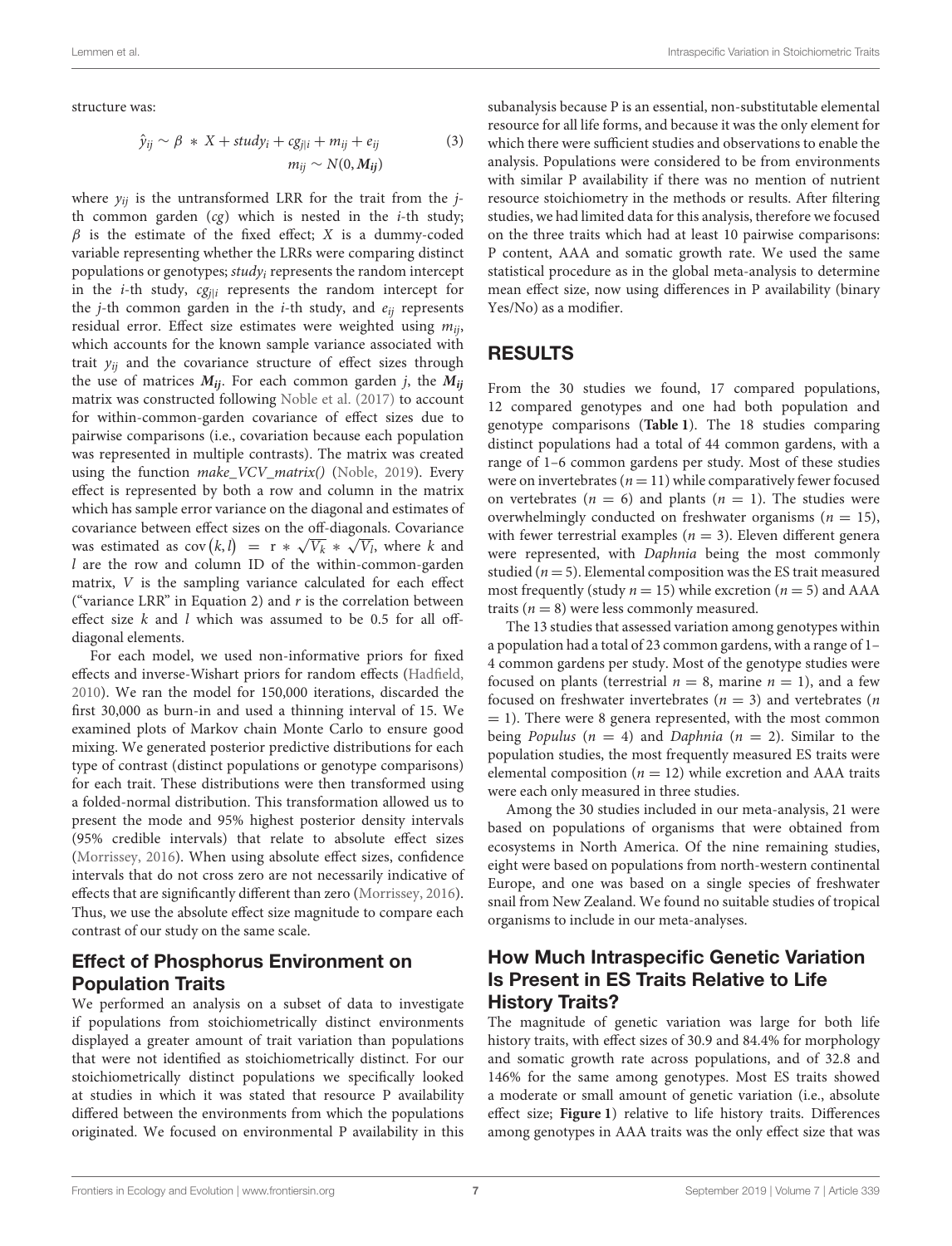

<span id="page-7-0"></span>larger than life history traits (with an effect size of 164%) and the magnitude of this effect can be partially attributed to a single study that found substantial genotypic effects, particularly for P retention [\(Sherman et al., 2017\)](#page-13-23).

# Do Particular Classes of ES Traits Show More Trait Variation Than Others?

Of the stoichiometric traits, excretion and AAA traits showed the most variation across populations and among genotypes, while elemental composition varied less (**[Figure 1](#page-7-0)**). Contents of P, N and C showed decreasing levels of trait variation (**[Figure 1](#page-7-0)**), with particularly low levels of variation across populations and among genotypes in both N and C. Consequently, nutrient ratios that include P show more trait variation than C:N (**[Figure 1](#page-7-0)**).

## Is the Magnitude of Intraspecific Genetic Variation Similar Among Genotypes (i.e., Within a Population) to What Is Observed Across Populations?

We found a similar magnitude of trait variation among genotypes that came from the same population as we did when we compared distinct populations (**[Figure 1](#page-7-0)**). For some traits, namely AAA, P content, and N content we saw more trait variation among genotypes than among populations (**[Table 2](#page-8-0)**). To ensure that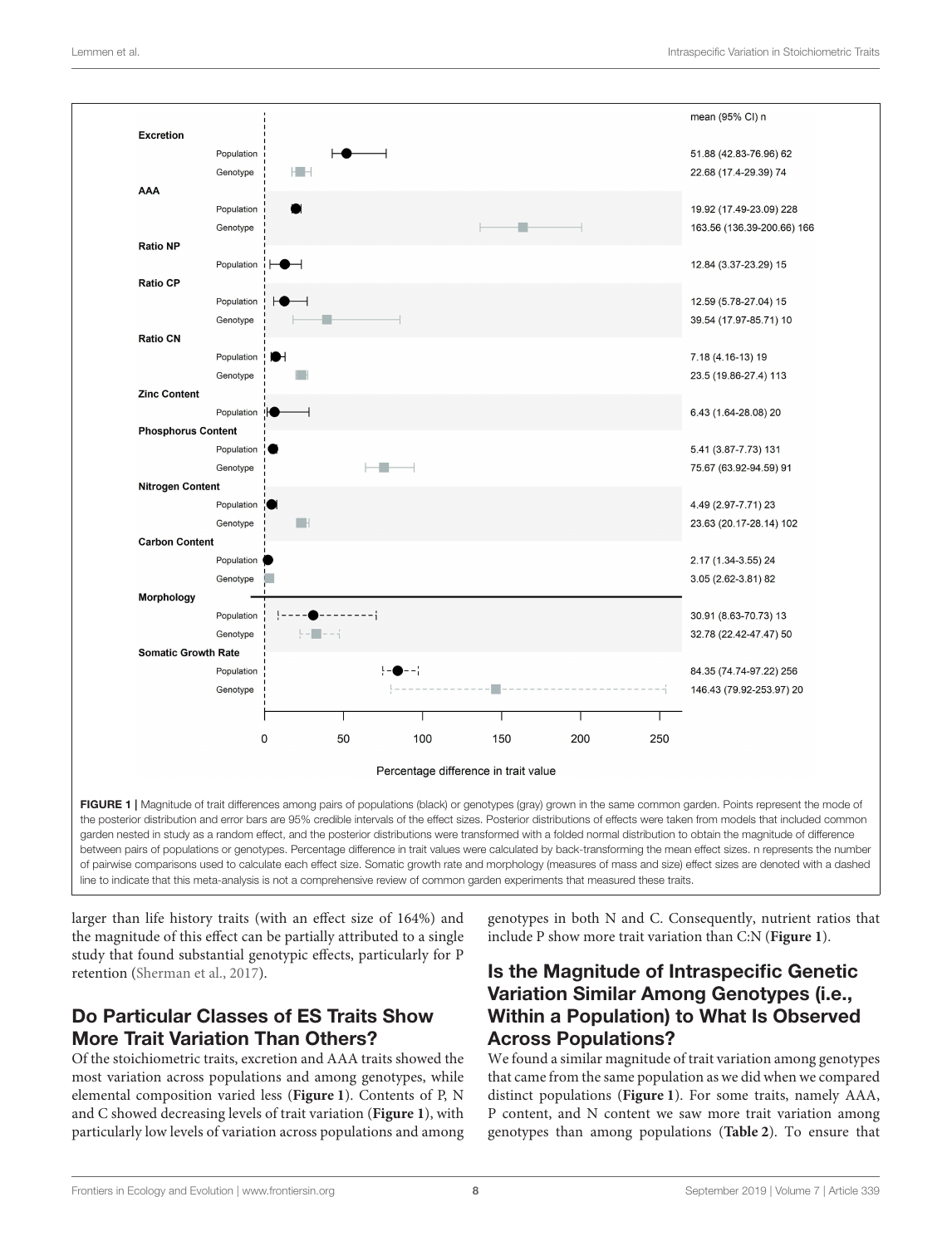<span id="page-8-0"></span>TABLE 2 | Deviance information criteria (DIC) of models for each trait with and without study type (global analysis) or stoichiometric environment (sub analysis) as a categorical variable.

| <b>Analysis</b>        | Group        | Trait              | $\triangle DIC$ |
|------------------------|--------------|--------------------|-----------------|
| Global                 | ES           | Excretion          | 13.08           |
|                        |              | AAA                | 398.55          |
|                        |              | Ratio NP           | <b>NA</b>       |
|                        |              | Ratio CP           | 7.44            |
|                        |              | Ratio CN           | 24.15           |
|                        |              | Zinc content       | <b>NA</b>       |
|                        |              | Phosphorus content | 404.94          |
|                        |              | Nitrogen content   | 44.63           |
|                        |              | Carbon content     | 10.61           |
|                        | Life History | Morph              | 3.15            |
|                        |              | <b>SGR</b>         | $-0.28$         |
| Phosphorus environment | ES           | AAA                | 7.56            |
| subanalysis            |              | Phosphorus content | 0.18            |
|                        | Life History | <b>SGR</b>         | $-0.06$         |

Positive  $\Delta$ DIC values indicate that the model with study type or stoichiometric environment as a fixed effect is the model that would best replicate a similar dataset.  $\triangle DIC < 2$ indicates little support for the inclusion of the categorical predictor variable,  $2 < \Delta DIC$  $<$  10 indicate some support and  $\Delta DIC > 10$  indicates strong support [\(Burnham et al.,](#page-12-29) [2002\)](#page-12-29). "SGR" stands for Somatic Growth Rate. Bold values indicate at least some support for the inclusion of study type (global analysis) or stoichiometric environment (sub analysis) as a categorical variable in the model.

this result was not an artifact of statistical methodology we conducted a supplemental analysis. We calculated LRRs for genotype studies using a different, more conservative approach and still found that there was similar or greater variation in traits when comparing genotypes than when comparing populations (**[Figure S1](#page-11-3)**).

## Do Populations From Different Biogeochemical Environments Show More Trait Differentiation?

Our subanalysis included a total of 17 studies; two studies that differed in resource availability, but not specifically P, were removed from this analysis. Seven studies (16 common gardens) used populations originating from environments that differed in P availability. All seven studies focused on freshwater invertebrates, and five used Daphnia spp. Populations that were from environments with different P availability did not show any more trait differentiation than those from populations without any known or measured biochemical differences (**[Figure 2](#page-9-0)**). Somatic growth rate and P content showed nearly identical differentiation across populations that did and did not come from different P environments (somatic growth rate: 85 and 100% difference, P content: 9.4 and 4.8% difference), while AAA traits varied more in populations that were from similar environments (**[Table 2](#page-8-0)**; **[Figure 2](#page-9-0)**).

# **DISCUSSION**

Our meta-analysis of common garden studies uncovered substantial intraspecific genetic variation in most ES traits.

However, the magnitude of genetic variation that we observed for ES traits was generally less than what was observed for key life history traits measured in these same studies. Among ES traits, acquisition, assimilation, allocation, and excretion traits tended to vary more than elemental composition traits (i.e., the elemental content and stoichiometric ratios of organism biomass), and there tended to be markedly more variation among genotypes than across populations. Taken together, these results suggest that genetic variation in ES traits, particularly AAAE traits, within and across populations may be important for ecological and evolutionary outcomes.

### Evolution and the Magnitude of Genetic Variation in ES and Life History Traits

Our meta-analysis revealed substantial genetic intraspecific variation in ES traits across a range of taxa. These findings join a growing body of literature that has demonstrated that variation below the species level can be both substantial and biologically important [\(Schweitzer et al., 2004;](#page-13-28) [Crutsinger et al., 2006;](#page-12-30) [Whitham et al., 2006;](#page-14-0) [Post et al., 2008;](#page-13-29) [Violle et al., 2012;](#page-14-6) Des Roches et al., [2018\)](#page-12-31). In the light of these findings it is increasingly clear that incorporating data on intraspecific variation is likely to increase understanding of ecological patterns in nature (Bolnick et al., [2011\)](#page-12-32). Our comparison of the amount of genetic variation in ES traits and the genetic variation in life history traits demonstrated that nearly all types of ES traits showed lower genetic intraspecific variation than life history traits. One clear exception was genetic variation among genotypes in AAA traits, which was influenced by a large amount of variation in one study [\(Sherman et al., 2017\)](#page-13-23). If this difference in variation between ES and life history traits is genuine, it could be inferred that less genetic variation in ES traits is maintained within populations and that ES trait means evolve slowly across populations, in comparison to life history traits. It is certainly plausible that life history traits should vary more widely than ES traits, because constraints on organism elemental composition may be strong relative to those on some life history traits, and because tradeoffs in element allocation within an organism could decouple variation in the total elemental content of an organism from variation in organism morphology and/or growth rate (Meunier et al., [2017\)](#page-13-30).

The evolution of ES traits has been explicitly assessed in various ways in a small number of prior studies. Two studies have calculated the heritability of ES traits using genotypes from wild populations  $(H^2 = 0.61$  [\[Barbour et al., 2015\]](#page-11-2);  $H<sup>2</sup> = 0.18-0.21$  [\[Crutsinger et al., 2014a\]](#page-12-16)) suggesting that ES traits can respond to selection when genetic variation is present (but see [Hansen et al., 2011\)](#page-12-33). Indeed, artificial selection experiments have shown that all livestock species appear to have genetic variation for feed efficiency and this variation often has moderate heritability [\(Arthur and Herd, 2005\)](#page-11-4). Moreover, artificial selection experiments on ES traits tend to achieve rapid ES trait evolution in agricultural species [\(Neely et al.,](#page-13-31) [2008;](#page-13-31) [de Verdal et al., 2013;](#page-12-34) [Mignon-Grasteau et al., 2017\)](#page-13-32). Selection on life history traits can also lead to evolution in ES traits, for example, artificial selection on body size can produce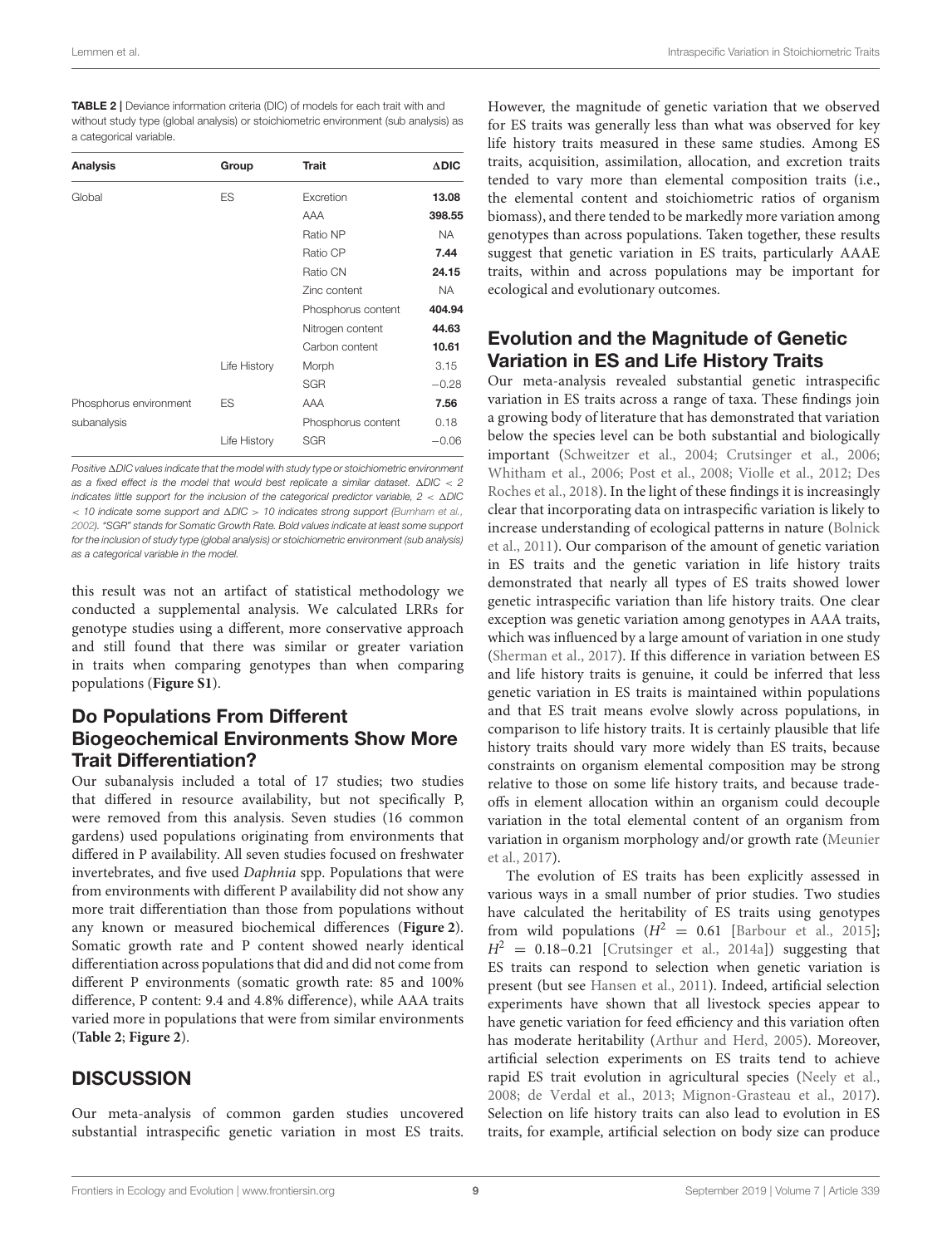

<span id="page-9-0"></span>rapid evolution in P content [\(Gorokhova et al., 2002\)](#page-12-35). We were able to locate two selection experiments where environmental conditions were manipulated and evolution of ES traits were tracked through time in laboratory conditions. In one of these experiments ES traits did not evolve over ∼130 generations [\(Declerck et al., 2015\)](#page-12-18) while the second experiment, which found that N and P content evolved in carbon-limited conditions, assessed trait evolution over 50,000 generations [\(Turner et al.,](#page-14-7) [2017\)](#page-14-7). We were only able to find a single instance of tracking the evolution of ES traits of natural or naturalistic populations [\(Frisch et al., 2014\)](#page-12-21). In this study, the comparison of genotypes hatched from Daphnia resting eggs originating from a 700-year time interval in a single lake undergoing cultural eutrophication revealed an effect of P availability on AAA traits but not elemental composition [\(Frisch et al., 2014\)](#page-12-21). Clearly, much more work is needed to determine whether and when ES traits evolve rapidly in natural contexts. Selection experiments conducted in nature or observational studies that track the evolution of populations through time in both ES and life history traits would provide valuable empirical data on the rate of evolution of ES phenotypes with realistic population dynamics and selective landscapes. These types of approaches could improve the understanding of whether and why ES traits tend to show less genetic variation than life history traits.

# Differences in the Magnitude of Genetic Variation Among Stoichiometric Traits

One of the fundamental principles of ES theory is that the elemental composition of organisms is constrained by their basic requirements for the non-substitutable elemental resources that are allocated to fundamental biological structures and processes [\(Reiners, 1986;](#page-13-33) [Sterner and Elser, 2002\)](#page-13-0). Many of these lifeenabling structures and processes are ancient (e.g., bone and wood; [Wagner and Aspenberg, 2011;](#page-14-8) [Morris et al., 2018\)](#page-13-34), and some are as old as life itself (e.g., RNA synthesis; [Joyce,](#page-13-35) [1989\)](#page-13-35). Thus, it is perhaps not surprising that we found little genetic variation in bulk elemental composition within species, because any contemporary variation is miniscule relative to that found over the entirety of evolutionary history. In other words, the magnitude of rapid evolution in elemental composition is limited relative to what is seen across species with deep evolutionary divergence.

However, there was substantially more intraspecific genetic variation present in the AAAE traits than in the elemental composition traits, and this was the case for both genotype and population comparisons (**[Figure 1](#page-7-0)**). This leads to questions about constraint of genetic diversity for elemental composition relative to AAAE traits. Acquisition, assimilation, allocation, and excretion are traits which actually contribute to and maintain elemental composition within the necessary range for organismal growth, maintenance, and survival [\(Sterner and Elser, 2002\)](#page-13-0). Thus, our results suggest that there is more genetic variability in the strength of stoichiometric homeostasis than there is in the actual bulk elemental composition of organisms. This makes sense, given that genetic variation in AAAE traits is a pre-requisite for genetic variation in elemental composition [\(Jeyasingh et al., 2014\)](#page-12-2). Indeed, elemental composition reflects the "balance" between the acquisition, assimilation, allocation, and excretion of elements at a given point during an organism's life. An evolved change in elemental composition would, therefore, presumably entail a corresponding heritable shift in the balance among AAAE traits.

Importantly, this does not mean to say that elemental composition does not evolve. Over macroevolutionary timescales evolution has generated an enormous diversity of stoichiometric phenotypes across taxa [\(Sterner and Elser, 2002\)](#page-13-0). Yet much of this stoichiometric diversity has emerged not necessarily because ES traits are (or were) under direct selection, but because they are mechanistically correlated with functional traits that have had direct fitness implications. For example, the high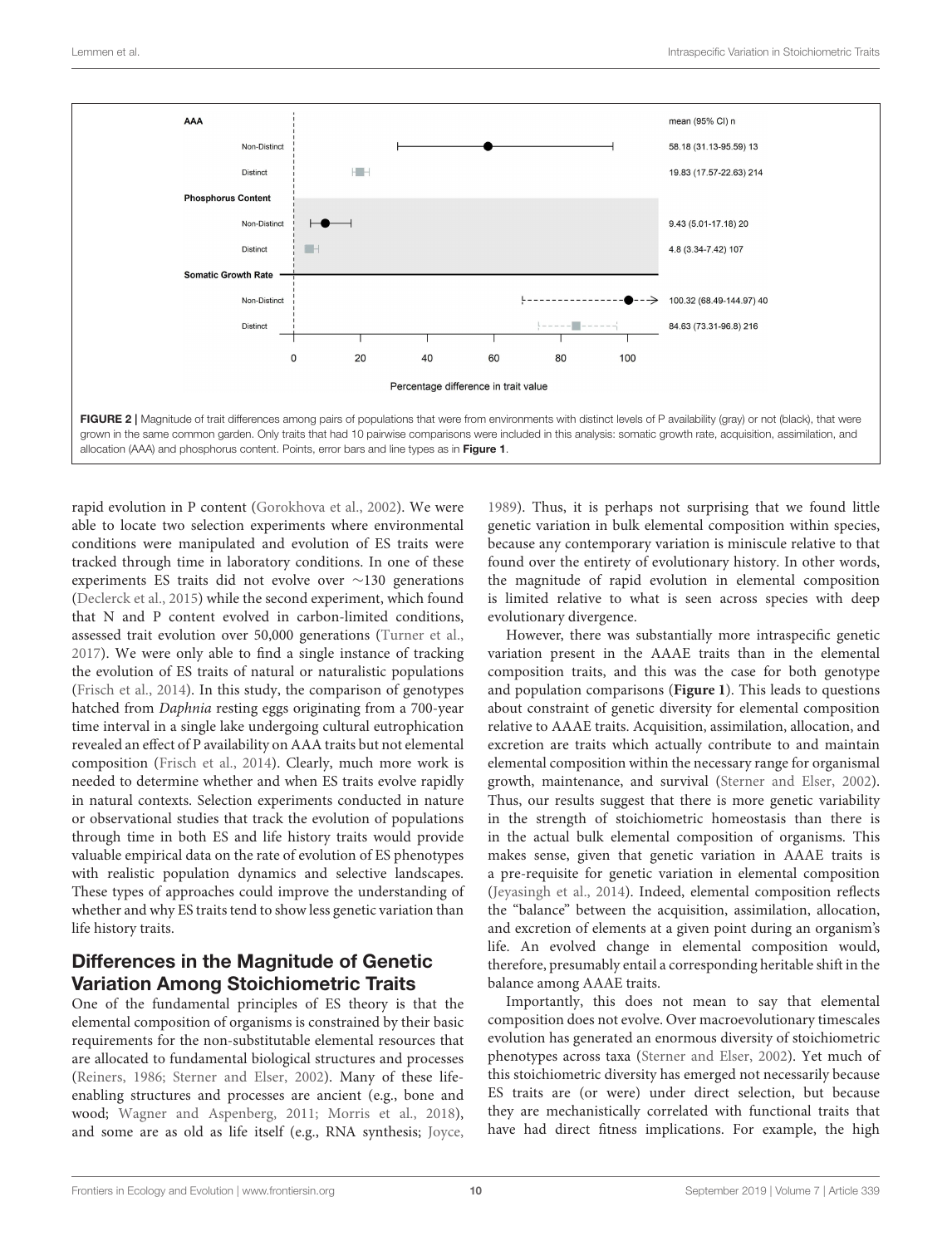C:nutrient ratio of a woody tree is a consequence of selection for height, which imparts an obvious competitive advantage to terrestrial autotrophs. Wood provides the rigid structural material necessary for this height and has a C:N ratio 200–1000 [\(Levi and Cowling, 1969\)](#page-13-36). Thus, as entire organisms, trees have high C:N ratios relative to other organisms, but not because C:N ratio was under direct selection per se. Another example of indirect selection on ES traits with clearer implications for rapid evolution, comes from the stoichiometric growth rate hypothesis (GRH), which asserts that the functional trait of rapid growth has a P rich signature due to the high P content of ribosomal RNA [\(Elser et al., 2000b;](#page-12-36) [Sterner and Elser, 2002\)](#page-13-0). Identifying the stoichiometric patterns associated with variation in a larger suite of functional traits will be tremendously valuable to the study of evolutionary and ecological relationships [\(Meunier et al., 2017\)](#page-13-30).

Within the elemental composition traits, we found more variation in P content than in C and N content. This is consistent with the argument that variation in organism P content will generally be greater than variation in organism C and N content, because levels of C and N tend to be similar among major biomolecules (i.e., protein and nucleic acids) while P content varies widely among biomolecules (e.g., protein contains no P, while RNA contains around 9.2% P; [Sterner and Elser,](#page-13-0) [2002\)](#page-13-0). Thus, changes in proportional concentrations of major biomolecules on a cellular level can scale up to drive variation in overall organism P content. Our results provide a novel genetic perspective that supports the view that P content is more variable than C and N, at least in the case of genotype comparisons.

### Genetic Variation in ES Traits Within Populations and Across Population Pairs

We collected data on the amount of genetic variation by comparing across population pairs and among genotypes from the same population. The extent of variation among genotypes was generally larger than variation in population trait means, even when using a conservative methodology to calculate genotypic variation (**[Figure S1](#page-11-3)**). When comparing across populations, we assessed shifts in the means between pairs of populations, which does not explicitly account for variation within populations. As such, our finding that genetic variation is generally greater amongst genotypes within a population than across populations reflects that the average genetic trait difference between genotypes is larger than the average trait shift between populations. Finding lower levels of variation across populations than among genotypes indicates that there is either little differentiation across populations, or large amounts of variation among genotypes. Whether this is to be expected or not depends on where genetic variation within a species is expected to be found: within or across populations. Genomic sequencing both within and across populations has uncovered support for each, including cases where the majority of genetic variation is found within populations [\(Pometti et al., 2015\)](#page-13-37) and cases where the majority is found among them [\(Bakker et al., 2006\)](#page-11-5). From the latter perspective this result is surprising, given that genetic variation within a population is limited by recombination amongst genotypes, which would serve to limit divergence within a population [\(Jain and Bradshaw, 1966;](#page-12-37) [Ehrlich and Raven, 1969\)](#page-12-38). There is potential for increased variation across populations because they originated from different environments, which have the potential to act as an agent of divergent selection driving local adaptation, whereas the genotypes compared mostly originated from the same environment. Genotypes may show a high amount of variation due to fluctuations in the environment, gene flow, or any other mechanism that can enhance the maintenance of trait diversity. On the other hand, trait divergence between populations may be limited if they do not come from stoichiometrically-disparate environments (e.g., little divergent selection on ES traits) or do not show substantial local adaptation due to stoichiometric constraints.

Our data provide some ability to assess the role of environmental differences, specifically P availability, in driving divergence in ES traits across populations. Populations that come from divergent P environments and those that come from similar P environments showed no differences in the amount of genetic variation in ES traits. This suggests that natural environmental differences in elemental availability may not be a sufficiently strong agent of selection to drive rapid evolution in ES traits, which could explain the largely similar levels of variation observed across genotypes and pairs of populations. Determining whether the limited variation we observed across natural populations is due to comparatively modest environmental stoichiometric differences or other factors that could limit divergence of populations (e.g., low divergence times, connectance between populations, reduced efficacy of selection) would be valuable in addressing this disparity.

### Caveats and Limitations of the Meta-Analysis

There are several limitations in our analysis stemming from the meta-analysis framework, the nature of common gardens, and the specific designs of the studies available. First, studies that met the criteria for our meta-analysis included both plants and animals, but those that measured variation across genotypes were dominated by plants and cladocerans. Thus, inherent differences among taxonomic groups may be confounded with the genotypeand population-level comparisons, though the relative amounts of variation were similar among all taxonomic groups. Second, genotype-level variation may be overestimated relative to natural populations, because some studies included genotypes with low ecological fitness (e.g., [Sherman et al., 2017\)](#page-13-23) and some collected genotypes from wide geographical areas that covered a range of environments similar to the magnitude of variation we would expect across populations. Third, many of the common gardens were only conducted for a single generation, meaning that maternal and epigenetic effects could represent latent sources of trait variation [\(Weaver et al., 2004\)](#page-14-9). Finally, a "common garden" allows for measurement of the amount of genetic variation in traits in a single environment and the chosen environmental conditions may influence the amount of trait variation displayed. For example, there was more variation in P-acquisition and assimilation under P-limited conditions relative to P-sufficient conditions [\(Sherman et al., 2017\)](#page-13-23). However, we assumed that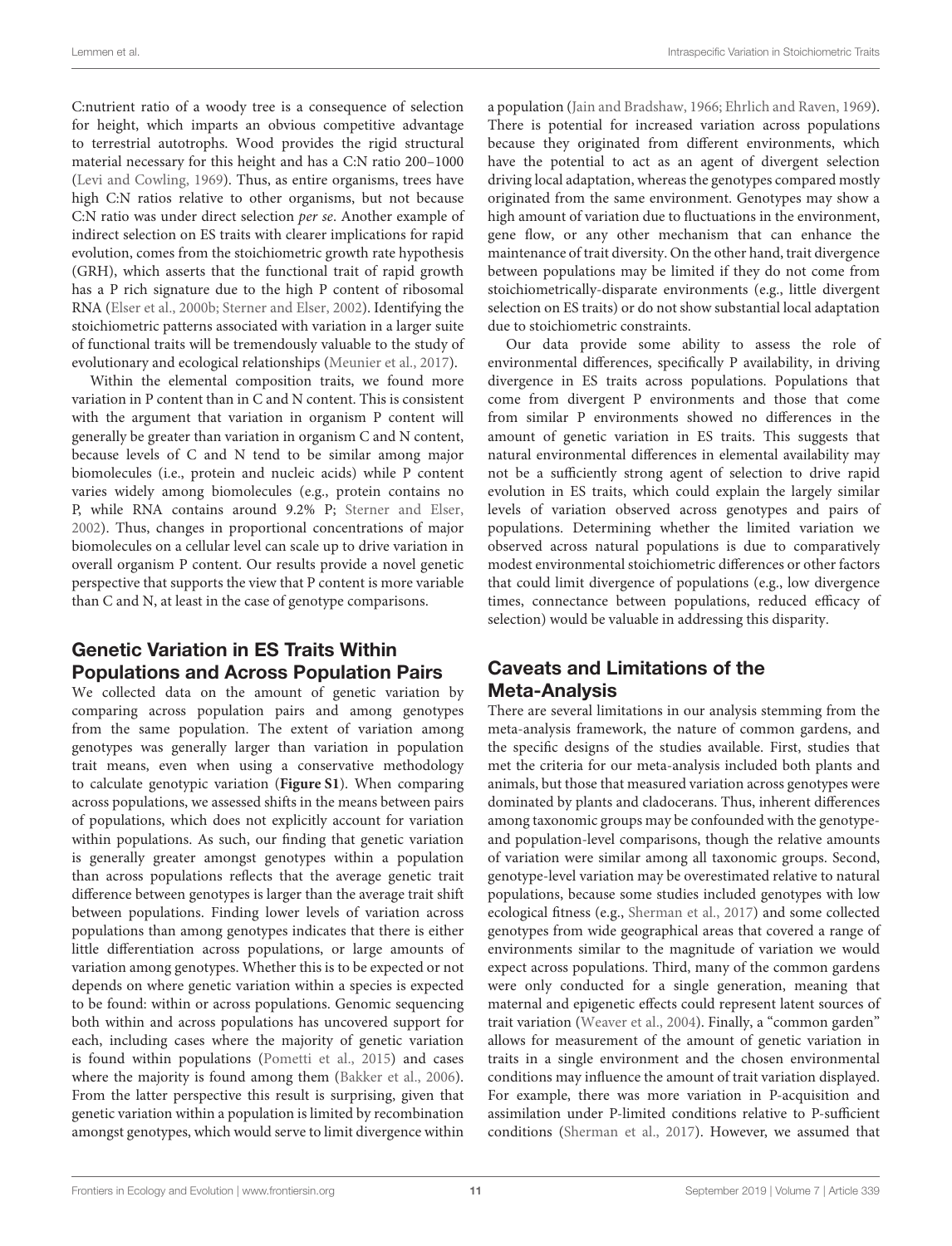the common garden conditions were chosen by the original study authors to reflect ecologically-relevant environments, and that the trait variation we observed is, therefore, a reasonable representation of that found in nature.

### Ecological Consequences of Intraspecific Variation in ES Traits and the Potential for Eco-Evolutionary Feedbacks

Over the past two decades there has been a growing recognition that intraspecific trait variation can have large effects on ecological patterns and processes [\(Schweitzer et al., 2004;](#page-13-28) [Crutsinger et al., 2006;](#page-12-30) [Whitham et al., 2006;](#page-14-0) [Post et al.,](#page-13-29) [2008;](#page-13-29) [Harmon et al., 2009;](#page-12-39) [Bassar et al., 2010;](#page-11-6) [Violle et al.,](#page-14-6) [2012;](#page-14-6) [Des Roches et al., 2018\)](#page-12-31). Intraspecific variation in ES traits has been identified as particularly likely to have strong ecological consequences because ES traits connect the organism with its environment. Our meta-analysis uncovered substantial differences in the amount of intraspecific variation across types of ES traits, with excretion and AAA traits showing considerably more intraspecific variation than most elemental ratios and measures of elemental composition. Although there have been few empirical tests of the ecological consequences of intraspecific variation in ES traits (but see [Chowdhury and Jeyasingh,](#page-12-12) [2016\)](#page-12-12), any evolution that shapes these traits is likely to have ecological consequences [\(Jeyasingh et al., 2014;](#page-12-2) [El-Sabaawi et al.,](#page-12-40) [2016\)](#page-12-40). Future experimental work that measures the ecological consequences of genetic variation in ES traits in ecologically realistic contexts will be crucial to determining the importance of intraspecific variation in ES traits for community structure and ecosystem function.

Ideally, this future work will indicate whether rapid evolution of ES traits is likely to have ecological consequences, and whether these ecological consequences could lead to rapid evolution (i.e., an eco-evolutionary feedback). Using a strict definition of eco-evolutionary feedback [\(Schoener, 2011\)](#page-13-38), two interacting processes would be required: ES traits would have to evolve rapidly in a population and the evolution of these ES traits would need to modify the environment in a way that significantly affects selection on that population. The potential for eco-evolutionary feedbacks mediated by the evolution of ES traits has been much discussed [\(Jeyasingh et al., 2014;](#page-12-2) [Leal et al., 2017b;](#page-13-4) [Rudman et al., 2019\)](#page-13-10), and some studies have demonstrated that rapid evolution can shape elemental availability [\(Bassar et al., 2010;](#page-11-6) [Rudman and Schluter, 2016\)](#page-13-39). Yet,

### **REFERENCES**

- <span id="page-11-4"></span>Arthur, P. F., and Herd, R. M. (2005). Efficiency of feed utilisation by livestock — Implications and benefits of genetic improvement. Can. J. Anim. Sci. 85, 281–290. doi: [10.4141/A04-062](https://doi.org/10.4141/A04-062)
- <span id="page-11-5"></span>Bakker, E. G., Stahl, E. A., Toomajian, C., Nordborg, M., Kreitman, M., and Bergelson, J. (2006). Distribution of genetic variation within and among local populations of Arabidopsis thaliana over its species range: population structure of Arabidopsis. Mol. Ecol. 15, 1405–1418. doi: [10.1111/j.1365-294X.2006.02884.x](https://doi.org/10.1111/j.1365-294X.2006.02884.x)
- <span id="page-11-2"></span>Barbour, M. A., Rodriguez-Cabal, M. A., Wu, E. T., Julkunen-Tiitto, R., Ritland, C. E., Miscampbell, A. E., et al. (2015). Multiple plant traits shape the

whether these differences in elemental availability feed back onto rapid evolution is wholly unknown. As such, determining the existence, magnitude, and prevalence of these eco-evolutionary feedbacks is well beyond the scope of our meta-analysis, especially as there is very little empirical evidence of ecoevolutionary feedbacks overall [\(Schoener, 2011;](#page-13-38) [Turcotte et al.,](#page-14-10) [2011;](#page-14-10) [Matthews et al., 2016;](#page-13-40) [Rudman et al., 2018\)](#page-13-41). What little data our meta-analysis does provide to examine eco-evolutionary feedbacks based on ecological stoichiometry does not support widespread rapid evolution of ES traits, as variation across populations was similar to what was observed amongst genotypes found within populations. Moreover, we did not find evidence that divergence in P environment led to enhanced divergence in ES traits across populations, suggesting that environmental variation might need to be substantial to drive ES trait evolution. Nevertheless, our findings are mere hints at the prevalence of ecoevolutionary feedbacks mediated by ES traits and future work is certainly warranted.

### AUTHOR CONTRIBUTIONS

KL conceived of the study. KL, OB, TK, SR, and CS reviewed literature, aggregated data, and wrote and edited the manuscript. The authors were listed alphabetically after the first author.

### FUNDING

Funding was provided by the National Science Foundation (NSF) through NSF award DEB-1840408.

### ACKNOWLEDGMENTS

We would like to thank Jim Elser, Michelle Evans-White, and Joe Vanderwall for their efforts that made the Woodstoich IV workshop possible. We thank our Woodstoich IV mentors, Jotaro Urabe, and Jennifer Schweitzer for feedback and helpful discussions. We thank Daniel Noble and Vincent Fugère for valuable guidance on the statistical analysis.

### SUPPLEMENTARY MATERIAL

<span id="page-11-3"></span>The Supplementary Material for this article can be found [online at: https://www.frontiersin.org/articles/10.3389/fevo.](https://www.frontiersin.org/articles/10.3389/fevo.2019.00339/full#supplementary-material) 2019.00339/full#supplementary-material

genetic basis of herbivore community assembly. Funct. Ecol. 29, 995–1006. doi: [10.1111/1365-2435.12409](https://doi.org/10.1111/1365-2435.12409)

- <span id="page-11-0"></span>Barrett, R. D. H., and Schluter, D. (2008). Adaptation from standing genetic variation. Trends Ecol. Evol. [23, 38–44. doi: 10.1016/j.tree.2007.](https://doi.org/10.1016/j.tree.2007.09.008) 09.008
- <span id="page-11-6"></span>Bassar, R. D., Marshall, M. C., López-Sepulcre, A., Zandonà, E., Auer, S. K., Travis, J., et al. (2010). Local adaptation in Trinidadian guppies alters ecosystem processes. Proc. Natl. Acad. Sci. U.S.A. 107, 3616–3621. doi: [10.1073/pnas.0908023107](https://doi.org/10.1073/pnas.0908023107)
- <span id="page-11-1"></span>Bland, M. (2015). Estimating mean and standard deviation from the sample size, three quartiles, minimum, and maximum. Int. J. Stats. Med. Res. 4, 57–64. doi: [10.6000/1929-6029.2015.04.01.6](https://doi.org/10.6000/1929-6029.2015.04.01.6)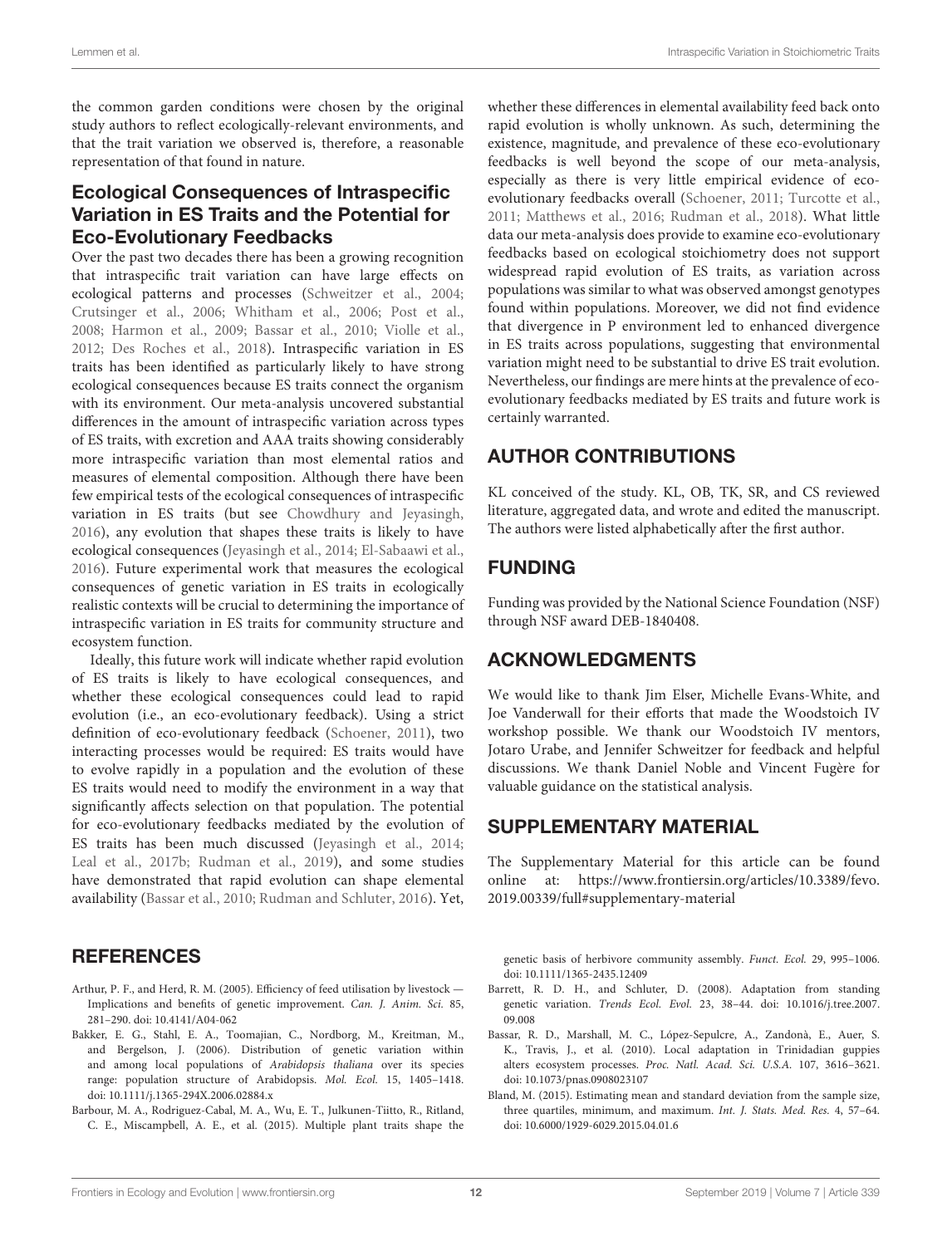- <span id="page-12-32"></span>Bolnick, D. I., Amarasekare, P., Araújo, M. S., Bürger, R., Levine, J. M., Novak, M., et al. (2011). Why intraspecific trait variation matters in community ecology. Trends Ecol. Evol. 26, 183–192. doi: [10.1016/j.tree.2011.01.009](https://doi.org/10.1016/j.tree.2011.01.009)
- <span id="page-12-29"></span>Burnham, K. P., Anderson, D. R., and Burnham, K. P. (2002). Model Selection and Multimodel Inference: A Practical Information-Theoretic Approach, 2nd Edn. New York, NY: Springer.
- <span id="page-12-12"></span>Chowdhury, P., and Jeyasingh, P. (2016). Differences in phosphorus use between ancient and extant Daphnia genotypes alters algal stoichiometry and abundance. Inland Waters 6, 165–172. doi: [10.5268/IW-6.2.912](https://doi.org/10.5268/IW-6.2.912)
- <span id="page-12-13"></span>Chowdhury, P. R., Lopez, J. A., Weider, L. J., Colbourne, J. K., and Jeyasingh, P. D. (2014). Functional genomics of intraspecific variation in carbon and phosphorus kinetics in Daphnia: Sources of variation in carbon and phosphorus use. J. Exp. Zool. 321, 387–398. doi: [10.1002/jez.1869](https://doi.org/10.1002/jez.1869)
- <span id="page-12-30"></span>Crutsinger, G. M., Collins, M. D., Fordyce, J. A., Gompert, Z., Nice, C. C., and Sanders, N. J. (2006). Plant genotypic diversity predicts community structure and governs an ecosystem process. Science 313, 966–968. doi: [10.1126/science.1128326](https://doi.org/10.1126/science.1128326)
- <span id="page-12-16"></span>Crutsinger, G. M., Rodriguez-Cabal, M. A., Roddy, A. B., Peay, K. G., Bastow, J. L., Kidder, A. G., et al. (2014a). Genetic variation within a dominant shrub structures green and brown community assemblages. Ecology 95, 387–398. doi: [10.1890/13-0316.1](https://doi.org/10.1890/13-0316.1)
- <span id="page-12-15"></span>Crutsinger, G. M., Rudman, S. M., Rodriguez-Cabal, M. A., McKown, A. D., Sato, T., MacDonald, A. M., et al. (2014b). Testing a 'genes-to-ecosystems' approach to understanding aquatic-terrestrial linkages. Mol. Ecol. 23, 5888–5903. doi: [10.1111/mec.12931](https://doi.org/10.1111/mec.12931)
- <span id="page-12-14"></span>Crutsinger, G. M., Sanders, N. J., and Classen, A. T. (2009). Comparing intra- and inter-specific effects on litter decomposition in an old-field ecosystem. Basic Appl. Ecol. 10, 535–543. doi: [10.1016/j.baae.2008.10.011](https://doi.org/10.1016/j.baae.2008.10.011)
- <span id="page-12-17"></span>Dalton, C. M., El-Sabaawi, R. W., Honeyfield, D. C., Auer, S. K., Reznick, D. N., and Flecker, A. S. (2017). The influence of dietary and whole-body nutrient content on the excretion of a vertebrate consumer. PLoS ONE 12:e0187931. doi: [10.1371/journal.pone.0187931](https://doi.org/10.1371/journal.pone.0187931)
- <span id="page-12-34"></span>de Verdal, H., Narcy, A., Bastianelli, D., Même, N., Urvoix, S., Collin, A., et al. (2013). Genetic variability of metabolic characteristics in chickens selected for their ability to digest wheat. J. Anim. Sci. 91, 2605–2615. doi: [10.2527/jas.2012-6182](https://doi.org/10.2527/jas.2012-6182)
- <span id="page-12-18"></span>Declerck, S. A. J., Malo, A. R., Diehl, S., Waasdorp, D., Lemmen, K. D., Proios, K., et al. (2015). Rapid adaptation of herbivore consumers to nutrient limitation: eco-evolutionary feedbacks to population demography and resource control. Ecol. Lett. 18, 553–562. doi: [10.1111/ele.12436](https://doi.org/10.1111/ele.12436)
- <span id="page-12-19"></span>DeMott, W. R., Pape, B. J., and Tessier, A. J. (2004). Patterns and sources of variation in Daphnia phosphorus content in nature. Aquat. Ecol. 38, 433–440. doi: [10.1023/B:AECO.0000035183.53389.66](https://doi.org/10.1023/B:AECO.0000035183.53389.66)
- <span id="page-12-31"></span>Des Roches, S., Post, D. M., Turley, N. E., Bailey, J. K., Hendry, A. P., Kinnison, M. T., et al. (2018). The ecological importance of intraspecific variation. Nat. Ecol. Evol. 2, 57–64. doi: [10.1038/s41559-017-0402-5](https://doi.org/10.1038/s41559-017-0402-5)
- <span id="page-12-10"></span>Dinh Van, K., Janssens, L., Debecker, S., De Jonge, M., Lambret, P., Nilsson-Örtman, V., et al. (2013). Susceptibility to a metal under global warming is shaped by thermal adaptation along a latitudinal gradient. Glob. Change Biol. 19, 2625–2633. doi: [10.1111/gcb.12243](https://doi.org/10.1111/gcb.12243)
- <span id="page-12-38"></span>Ehrlich, P. R., and Raven, P. H. (1969). Differentiation of populations. Science 165, 1228–1232. doi: [10.1126/science.165.3899.1228](https://doi.org/10.1126/science.165.3899.1228)
- <span id="page-12-40"></span>El-Sabaawi, R. W., Warbanski, M. L., Rudman, S. M., Hovel, R., and others (2016). Investment in boney defensive traits alters organismal stoichiometry and excretion in fish. Oecologia [181, 1209–1220. doi: 10.1007/s00442-016-](https://doi.org/10.1007/s00442-016-3599-0) 3599-0
- <span id="page-12-7"></span>Elser, J. (2006). Biological stoichiometry: a chemical bridge between ecosystem ecology and evolutionary biology. Am. Nat. 168(Suppl. 6), S25–S35. doi: [10.1086/509048](https://doi.org/10.1086/509048)
- <span id="page-12-0"></span>Elser, J. J. (2003). Biological stoichiometry: a theoretical framework connecting ecosystem ecology, evolution, and biochemistry for application in astrobiology. Int. J. Astrobiol. 2, 185–193. doi: [10.1017/S1473550403001563](https://doi.org/10.1017/S1473550403001563)
- <span id="page-12-4"></span>Elser, J. J., Acharya, K., Kyle, M., Cotner, J., Makino, W., Markow, T., et al. (2003). Growth rate-stoichiometry couplings in diverse biota. Ecol. Lett. 6, 936–943. doi: [10.1046/j.1461-0248.2003.00518.x](https://doi.org/10.1046/j.1461-0248.2003.00518.x)
- <span id="page-12-3"></span>Elser, J. J., Fagan, W. F., Denno, R. F., Dobberfuhl, D. R., Folarin, A., Huberty, A., et al. (2000a). Nutritional constraints in terrestrial and freshwater food webs. Nature 408, 578–580. doi: [10.1038/35046058](https://doi.org/10.1038/35046058)
- <span id="page-12-1"></span>Elser, J. J., Kyle, M. M., Smith, M. S., and Nagy, J. D. (2007). Biological stoichiometry in human cancer. PLoS ONE 2:e1028. doi: [10.1371/journal.pone.0001028](https://doi.org/10.1371/journal.pone.0001028)
- <span id="page-12-5"></span>Elser, J. J., Sterner, R. W., Gorokhova, E., Fagan, W. F., Markow, T. A., Cotner, J. B., et al. (2008). Biological stoichiometry from genes to ecosystems. Ecol. Lett. 3, 540–550. doi: [10.1111/j.1461-0248.2000.00185.x](https://doi.org/10.1111/j.1461-0248.2000.00185.x)
- <span id="page-12-36"></span>Elser, O'Brien, Dobberfuhl, and Dowling (2000b). The evolution of ecosystem processes: growth rate and elemental stoichiometry of a key herbivore in temperate and arctic habitats. J. Evol. Biol. 13, 845–853. doi: [10.1046/j.1420-9101.2000.00215.x](https://doi.org/10.1046/j.1420-9101.2000.00215.x)
- <span id="page-12-20"></span>Espeset, A., Kobiela, M. E., Sikkink, K. L., Pan, T., Roy, C., and Snell-Rood, E. C. (2019). Anthropogenic increases in nutrients alter sexual selection dynamics: a case study in butterflies. Behav. Ecol. [30, 598–608. doi: 10.1093/beheco/](https://doi.org/10.1093/beheco/arz004) arz004
- <span id="page-12-21"></span>Frisch, D., Morton, P. K., Chowdhury, P. R., Culver, B. W., Colbourne, J. K., Weider, L. J., et al. (2014). A millennial-scale chronicle of evolutionary responses to cultural eutrophication in Daphnia. Ecol. Lett. 17, 360–368. doi: [10.1111/ele.12237](https://doi.org/10.1111/ele.12237)
- <span id="page-12-6"></span>González, A. L., Fariña, J. M., Kay, A. D., Pinto, R., and Marquet, P. A. (2011). Exploring patterns and mechanisms of interspecific and intraspecific variation in body elemental composition of desert consumers. Oikos 120, 1247–1255. doi: [10.1111/j.1600-0706.2010.19151.x](https://doi.org/10.1111/j.1600-0706.2010.19151.x)
- <span id="page-12-35"></span>Gorokhova, E., Dowling, T. E., Weider, L. J., Crease, T. J., and Elser, J. J. (2002). Functional and ecological significance of rDNA intergenic spacer variation in a clonal organism under divergent selection for production rate. Proc. R. Soc. Lond. B 269, 2373–2379. doi: [10.1098/rspb.2002.2145](https://doi.org/10.1098/rspb.2002.2145)
- <span id="page-12-22"></span>Güsewell, S., Jakobs, G., and Weber, E. (2006). Native and introduced populations of Solidago gigantea differ in shoot production but not in leaf traits or litter decomposition. Funct. Ecol. 20, 575–584. doi: [10.1111/j.1365-2435.2006.01141.x](https://doi.org/10.1111/j.1365-2435.2006.01141.x)
- <span id="page-12-28"></span>Hadfield, J. (2010). MCMC methods for multi-response generalized linear mixed models: the MCMCglmm R package. J. Stat. Softw. 33, 1–22. doi: [10.18637/jss.v033.i02](https://doi.org/10.18637/jss.v033.i02)
- <span id="page-12-33"></span>Hansen, T. F., Pélabon, C., and Houle, D. (2011). Heritability is not evolvability. Evol. Biol. 38, 258–277. doi: [10.1007/s11692-011-9127-6](https://doi.org/10.1007/s11692-011-9127-6)
- <span id="page-12-39"></span>Harmon, L. J., Matthews, B., Des Roches, S., Chase, J. M., Shurin, J. B., and Schluter, D. (2009). Evolutionary diversification in stickleback affects ecosystem functioning. Nature 458, 1167–1170. doi: [10.1038/nature07974](https://doi.org/10.1038/nature07974)
- <span id="page-12-11"></span>Hedges, L. V., Gurevitch, J., and Curtis, P. S. (1999). The meta-analysis of response ratios in experimental ecology. Ecology 80, 1150–1156. doi: [10.1890/0012-9658\(1999\)080<1150:TMAORR>2.0.CO;2](https://doi.org/10.1890/0012-9658(1999)080<1150:TMAORR>2.0.CO;2)
- <span id="page-12-27"></span>Hereford, J., Hansen, T. F., and Houle, D. (2004). Comparing strengths of directional selection: how strong is strong? Evolution 58, 2133–2143. doi: [10.1111/j.0014-3820.2004.tb01592.x](https://doi.org/10.1111/j.0014-3820.2004.tb01592.x)
- <span id="page-12-9"></span>Higgins, J. P., and Green, S. eds. (2008). Cochrane Handbook for Systematic Reviews of Interventions. Chichester: John Wiley and Sons, Ltd. doi: [10.1002/9780470712184](https://doi.org/10.1002/9780470712184)
- <span id="page-12-23"></span>Hughes, A. R., Stachowicz, J. J., and Williams, S. L. (2009). Morphological and physiological variation among seagrass (Zostera marina) genotypes. Oecologia 159, 725–733. doi: [10.1007/s00442-008-1251-3](https://doi.org/10.1007/s00442-008-1251-3)
- <span id="page-12-37"></span>Jain, S. K., and Bradshaw, A. D. (1966). Evolutionary divergence among adjacent plant populations I. The evidence and its theoretical analysis. Heredity 21, 407–441. doi: [10.1038/hdy.1966.42](https://doi.org/10.1038/hdy.1966.42)
- <span id="page-12-25"></span>Jeyasingh, P. D., Chowdhury, P. R., Wojewodzic, M. W., Frisch, D., Hessen, D. O., and Weider, L. J. (2015). Phosphorus use and excretion varies with ploidy level in Daphnia. J. Plankton Res., fbv095. doi: [10.1093/plankt/fbv095](https://doi.org/10.1093/plankt/fbv095)
- <span id="page-12-2"></span>Jeyasingh, P. D., Cothran, R. D., and Tobler, M. (2014). Testing the ecological consequences of evolutionary change using elements. Ecol. Evol. 4, 528–538. doi: [10.1002/ece3.950](https://doi.org/10.1002/ece3.950)
- <span id="page-12-8"></span>Jeyasingh, P. D., and Weider, L. J. (2007). Fundamental links between genes and elements: evolutionary implications of ecological stoichiometry. Mol. Ecol. 16, 4649–4661. doi: [10.1111/j.1365-294X.2007.03558.x](https://doi.org/10.1111/j.1365-294X.2007.03558.x)
- <span id="page-12-24"></span>Jeyasingh, P. D., Weider, L. J., and Sterner, R. W. (2009). Geneticallybased trade-offs in response to stoichiometric food quality influence competition in a keystone aquatic herbivore. Ecol. Lett. 12, 1229–1237. doi: [10.1111/j.1461-0248.2009.01368.x](https://doi.org/10.1111/j.1461-0248.2009.01368.x)
- <span id="page-12-26"></span>Johnson, M. T. J., Agrawal, A. A., Maron, J. L., and Salminen, J.-P. (2009). Heritability, covariation and natural selection on 24 traits of common evening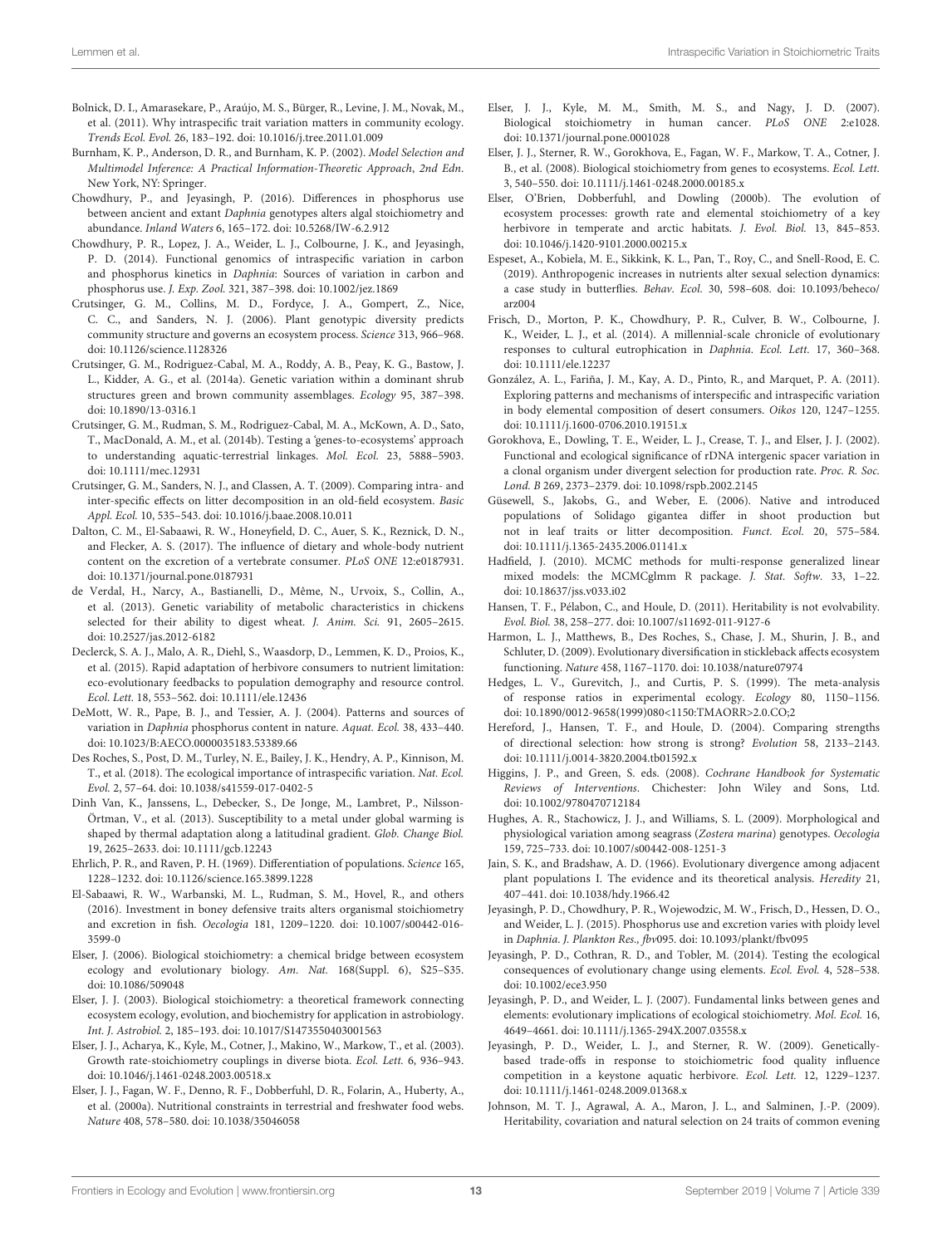primrose (Oenothera biennis) from a field experiment. J. Evol. Biol. 22, 1295–1307. doi: [10.1111/j.1420-9101.2009.01747.x](https://doi.org/10.1111/j.1420-9101.2009.01747.x)

- <span id="page-13-35"></span>Joyce, G. F. (1989). RNA evolution and the origins of life. Nature 338, 217–224. doi: [10.1038/338217a0](https://doi.org/10.1038/338217a0)
- <span id="page-13-2"></span>Kay, A. D., Ashton, I. W., Gorokhova, E., Kerkhoff, A. J., Liess, A., and Litchman, E. (2005). Toward a stoichiometric framework for evolutionary biology. Oikos 109, 6–17. doi: [10.1111/j.0030-1299.2005.14048.x](https://doi.org/10.1111/j.0030-1299.2005.14048.x)
- <span id="page-13-25"></span>Kingsolver, J. G., Diamond, S. E., Siepielski, A. M., and Carlson, S. M. (2012). Synthetic analyses of phenotypic selection in natural populations: lessons, limitations and future directions. Evol. Ecol. 26, 1101–1118. doi: [10.1007/s10682-012-9563-5](https://doi.org/10.1007/s10682-012-9563-5)
- <span id="page-13-9"></span>Leal, M. C., Best, R. J., Durston, D., El-Sabaawi, R. W., and Matthews, B. (2017a). Stoichiometric traits of stickleback: Effects of genetic background, rearing environment, and ontogeny. Ecol. Evol. 7, 2617–2625. doi: [10.1002/ece3.2802](https://doi.org/10.1002/ece3.2802)
- <span id="page-13-4"></span>Leal, M. C., Seehausen, O., and Matthews, B. (2017b). The ecology and evolution of stoichiometric phenotypes. Trends Ecol. Evol. 32, 108–117. doi: [10.1016/j.tree.2016.11.006](https://doi.org/10.1016/j.tree.2016.11.006)
- <span id="page-13-14"></span>LeRoy, C. J., Whitham, T. G., Wooley, S. C., and Marks, J. C. (2007). Within-species variation in foliar chemistry influences leaf-litter decomposition in a Utah river. J. North Am. Benthol. Soc. 26, 426–438. doi: [10.1899/06-113.1](https://doi.org/10.1899/06-113.1)
- <span id="page-13-15"></span>LeRoy, C. J., Wooley, S. C., and Lindroth, R. L. (2012). Genotype and soil nutrient environment influence aspen litter chemistry and in-stream decomposition. Freshw. Sci. 31, 1244–1253. doi: [10.1899/12-029.1](https://doi.org/10.1899/12-029.1)
- <span id="page-13-36"></span>Levi, M. P., and Cowling, E. B. (1969). Role of nitrogen in wood deterioration, VII: Physiological adaptation of wood-destroying and other fungi to substrates deficient in nitrogen. Phytopathology, 460–468.
- <span id="page-13-17"></span>Liess, A., Guo, J., Lind, M. I., and Rowe, O. (2015). Cool tadpoles from Arctic environments waste fewer nutrients - high gross growth efficiencies lead to low consumer-mediated nutrient recycling in the North. J. Anim. Ecol. 84, 1744–1756. doi: [10.1111/1365-2656.12426](https://doi.org/10.1111/1365-2656.12426)
- <span id="page-13-16"></span>Liess, A., Rowe, O., Guo, J., Thomsson, G., and Lind, M. I. (2013). Hot tadpoles from cold environments need more nutrients - life history and stoichiometry reflects latitudinal adaptation. J. Anim. Ecol. 82, 1316–1325. doi: [10.1111/1365-2656.12107](https://doi.org/10.1111/1365-2656.12107)
- <span id="page-13-8"></span>Lynch, M., and Walsh, B. (1998). Genetics and Analysis of quantitatiVe Traits. Sunderland; Mass, MI: Sinauer.
- <span id="page-13-19"></span>Madritch, M., Donaldson, J. R., and Lindroth, R. L. (2006). Genetic identity of Populus tremuloides litter influences decomposition and nutrient release in a mixed forest stand. Ecosystems 9, 528–537. doi: [10.1007/s10021-006-0008-2](https://doi.org/10.1007/s10021-006-0008-2)
- <span id="page-13-18"></span>Madritch, M. D., and Hunter, M. D. (2005). Phenotypic variation in oak litter influences short- and long-term nutrient cycling through litter chemistry. Soil Biol. Biochem. 37, 319–327. doi: [10.1016/j.soilbio.2004.08.002](https://doi.org/10.1016/j.soilbio.2004.08.002)
- <span id="page-13-40"></span>Matthews, B., Aebischer, T., Sullam, K. E., Lundsgaard-Hansen, B., and Seehausen, O. (2016). Experimental evidence of an eco-evolutionary feedback during adaptive divergence. Curr. Biol. [26, 483–489. doi: 10.1016/j.cub.2015.](https://doi.org/10.1016/j.cub.2015.11.070) 11.070
- <span id="page-13-3"></span>Matthews, B., Narwani, A., Hausch, S., Nonaka, E., Peter, H., Yamamichi, M., et al. (2011). Toward an integration of evolutionary biology and ecosystem science. Ecol. Lett. 14, 690–701. doi: [10.1111/j.1461-0248.2011.01627.x](https://doi.org/10.1111/j.1461-0248.2011.01627.x)
- <span id="page-13-30"></span>Meunier, C. L., Boersma, M., El-Sabaawi, R., Halvorson, H. M., Herstoff, E. M., Van de Waal, D. B., et al. (2017). From elements to function: toward unifying ecological stoichiometry and trait-based ecology. Front. Environ. Sci. 5:18. doi: [10.3389/fenvs.2017.00018](https://doi.org/10.3389/fenvs.2017.00018)
- <span id="page-13-32"></span>Mignon-Grasteau, S., Chantry-Darmon, C., Boscher, M.-Y., Sellier, N., Le Bihan-Duval, E., and Bertin, A. (2017). Genetic determinism of fearfulness, general activity and feeding behavior in chickens and its relationship with digestive efficiency. Behav. Genet. 47, 114–124. doi: [10.1007/s10519-016-9807-1](https://doi.org/10.1007/s10519-016-9807-1)
- <span id="page-13-20"></span>Moody, E. K., Carson, E. W., Corman, J. R., Espinosa-Pérez, H., Ramos, J., Sabo, J. L., et al. (2018). Consumption explains intraspecific variation in nutrient recycling stoichiometry in a desert fish. Ecology 99, 1552–1561. doi: [10.1002/ecy.2372](https://doi.org/10.1002/ecy.2372)
- <span id="page-13-34"></span>Morris, J. L., Puttick, M. N., Clark, J. W., Edwards, D., Kenrick, P., Pressel, S., et al. (2018). The timescale of early land plant evolution. Proc. Natl. Acad. Sci U.S.A. 115, E2274–E2283. doi: [10.1073/pnas.1719588115](https://doi.org/10.1073/pnas.1719588115)
- <span id="page-13-24"></span>Morrissey, M. B. (2016). Meta-analysis of magnitudes, differences and variation in evolutionary parameters. J. Evol. Biol. [29, 1882–1904. doi: 10.1111/jeb.](https://doi.org/10.1111/jeb.12950) 12950
- <span id="page-13-31"></span>Neely, K. G., Myers, J. M., Hard, J. J., and Shearer, K. D. (2008). Comparison of growth, feed intake, and nutrient efficiency in a selected strain of coho salmon (Oncorhynchus kisutch) and its source stock. Aquaculture 283, 134–140. doi: [10.1016/j.aquaculture.2008.06.038](https://doi.org/10.1016/j.aquaculture.2008.06.038)
- <span id="page-13-21"></span>Neiman, M., Kay, A. D., and Krist, A. C. (2012). Sensitivity to phosphorus limitation increases with ploidy level in a New Zealand snail. Evolution. 67, 1511–1517. doi: [10.1111/evo.12026](https://doi.org/10.1111/evo.12026)
- <span id="page-13-27"></span>Noble, D. (2019). metaAidR. GitHub Repository. Available online at: [https://github.](https://github.com/daniel1noble/metaAidR/) [com/daniel1noble/metaAidR/](https://github.com/daniel1noble/metaAidR/)
- <span id="page-13-13"></span>Noble, D. W. A., Lagisz, M., O'dea, R. E., and Nakagawa, S. (2017). Nonindependence and sensitivity analyses in ecological and evolutionary metaanalyses. Mol. Ecol. 26, 2410–2425. doi: [10.1111/mec.14031](https://doi.org/10.1111/mec.14031)
- <span id="page-13-37"></span>Pometti, C. L., Bessega, C. F., Vilardi, J. C., Cialdella, A. M., and Saidman, B. O. (2015). Genetic diversity within and among two Argentinean and one Mexican species of Acacia (Fabaceae): Genetic Diversity in Three Acacia Species. Bot. J. Linn. Soc. 177, 593–606. doi: [10.1111/boj.12262](https://doi.org/10.1111/boj.12262)
- <span id="page-13-29"></span>Post, D. M., Palkovacs, E. P., Schielke, E. G., and Dodson, S. I. (2008). Intraspecific variation in a predator affects community structure and cascading trophic interactions. Ecology 89, 2019–2032. doi: [10.1890/07-1216.1](https://doi.org/10.1890/07-1216.1)
- <span id="page-13-22"></span>Prater, C., Wagner, N. D., and Frost, P. C. (2017). Interactive effects of genotype and food quality on consumer growth rate and elemental content. Ecology 98, 1399–1408. doi: [10.1002/ecy.1795](https://doi.org/10.1002/ecy.1795)
- <span id="page-13-26"></span>R Core Team (2016). R: A Language and Environment for Statistical Computing. Vienna: R Foundation for Statistical Computing. Available online at: [https://](https://www.R-project.org/) [www.R-project.org/](https://www.R-project.org/)
- <span id="page-13-33"></span>Reiners, W. A. (1986). Complementary models for ecosystems. Am. Nat. 127, 59–73. doi: [10.1086/284467](https://doi.org/10.1086/284467)
- <span id="page-13-7"></span>Rejmánková, E. (2005). Nutrient resorption in wetland macrophytes: comparison across several regions of different nutrient status. New Phytol. 167, 471–482. doi: [10.1111/j.1469-8137.2005.01449.x](https://doi.org/10.1111/j.1469-8137.2005.01449.x)
- <span id="page-13-12"></span>Rodriguez-Cabal, M. A., Barrios-Garcia, M. N., Rudman, S. M., McKown, A. D., Sato, T., and Crutsinger, G. M. (2017). It is about time: genetic variation in the timing of leaf-litter inputs influences aquatic ecosystems. Freshw. Biol. 62, 356–365. doi: [10.1111/fwb.12872](https://doi.org/10.1111/fwb.12872)
- <span id="page-13-41"></span>Rudman, S. M., Barbour, M. A., Csilléry, K., Gienapp, P., Guillaume, F., Hairston, N. G., et al. (2018). What genomic data can reveal about eco-evolutionary dynamics. Nat. Ecol. Evol. 2, 9–15. doi: [10.1038/s41559-017-0385-2](https://doi.org/10.1038/s41559-017-0385-2)
- <span id="page-13-10"></span>Rudman, S. M., Goos, J. M., Burant, J. B., Brix, K. V., Gibbons, T. C., Brauner, C. J., et al. (2019). Ionome and elemental transport kinetics shaped by parallel evolution in threespine stickleback. Ecol. Lett. 22, 645–653. doi: [10.1111/ele.13225](https://doi.org/10.1111/ele.13225)
- <span id="page-13-39"></span>Rudman, S. M., and Schluter, D. (2016). Ecological impacts of reverse speciation in threespine stickleback. Curr. Biol. 26, 490–495. doi: [10.1016/j.cub.2016.01.004](https://doi.org/10.1016/j.cub.2016.01.004)
- <span id="page-13-6"></span>Schade, J. D., Kyle, M., Hobbie, S. E., Fagan, W. F., and Elser, J. J. (2003). Stoichiometric tracking of soil nutrients by a desert insect herbivore. Ecol. Lett. 6, 96–101. doi: [10.1046/j.1461-0248.2003.00409.x](https://doi.org/10.1046/j.1461-0248.2003.00409.x)
- <span id="page-13-11"></span>Schluter, D. (2000). The Ecology of Adaptive Radiation. Oxford: Oxford University Press.
- <span id="page-13-38"></span>Schoener, T. W. (2011). The newest synthesis: understanding the interplay of evolutionary and ecological dynamics. Science 331, 426–429. doi: [10.1126/science.1193954](https://doi.org/10.1126/science.1193954)
- <span id="page-13-28"></span>Schweitzer, J., Bailey, J., Rehill, B., Martinsen, G., Hart, S., Lindroth, R., et al. (2004). Genetically based trait in a dominant tree affects ecosystem processes. Ecol. Lett. 7, 127–134. doi: [10.1111/j.1461-0248.2003.00562.x](https://doi.org/10.1111/j.1461-0248.2003.00562.x)
- <span id="page-13-23"></span>Sherman, R. E., Chowdhury, P. R., Baker, K. D., Weider, L. J., and Jeyasingh, P. D. (2017). Genotype-specific relationships among phosphorus use, growth and abundance in Daphnia pulicaria. R. Soc. Open sci. 4:170770. doi: [10.1098/rsos.170770](https://doi.org/10.1098/rsos.170770)
- <span id="page-13-5"></span>Silfver, T., Mikola, J., Rousi, M., Roininen, H., and Oksanen, E. (2007). Leaf litter decomposition differs among genotypes in a local Betula pendula population. Oecologia 152, 707–714. doi: [10.1007/s00442-007-0695-1](https://doi.org/10.1007/s00442-007-0695-1)
- <span id="page-13-0"></span>Sterner, R. W., and Elser, J. J. (2002). Ecological Stoichiometry: The Biology of Elements From Molecules to the Biosphere. Princeton University Press Available online at:<https://play.google.com/store/books/details?id=53NTDvppdYUC>
- <span id="page-13-1"></span>Sterner, R. W., Hood, J. M., Kearney, M. R., Urabe, J., and Raubenheimer, D. (2015). Couples that have chemistry: when ecological theories meet. Oikos 124, 917–919. doi: [10.1111/oik.02672](https://doi.org/10.1111/oik.02672)